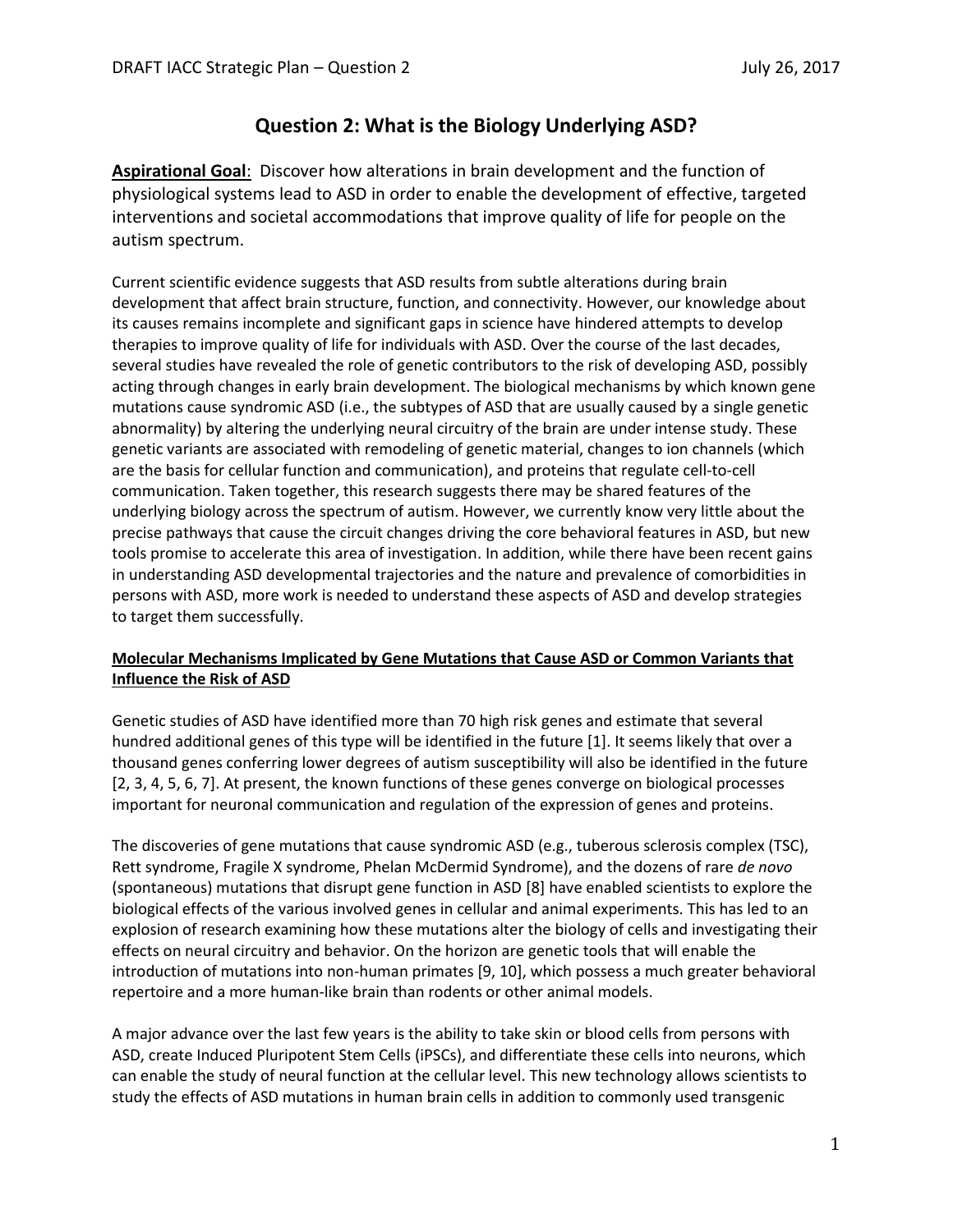animal models. Furthermore, iPSCs are attractive models for identifying molecular phenotypes linked to syndromic ASD, but a more high-throughput means of identifying and validating their relevance to ASD is needed. A strategy for identifying relevant molecular phenotypes in iPSCs from the much more common idiopathic ASD (ASD of unknown cause) remains a daunting task. In addition, new research may make it possible to grow "brain organoids," which are clumps of brain tissue partially organized to have some features of the human brain, from iPSCs. These partially matured "mini-brains" can be grown in a culture dish and can be used to enable the study of the early development of brain structures that occurs *in utero*, as well as the cellular and circuit abnormalities related to ASD-linked mutations [11, 12].

Though new iPSC and brain organoid technologies allow study of human cells and circuits derived from persons with ASD, there is no substitute for careful structural and transcriptomic studies in post-mortem tissue which remains exceptionally rare. Efforts need to be redoubled to increase the accessibility of brain tissue from well-characterized ASD cases. The establishment of collaborations like the NIH Neurobiobank [\(https://neurobiobank.nih.gov/\)](https://neurobiobank.nih.gov/) and Autism BrainNet [\(https://autismbrainnet.org/\)](https://autismbrainnet.org/) facilitates the distribution of high-quality, well-characterized human post-mortem brain tissue for the research community. Enhancing efforts to increase public awareness about the value of tissue donation for understanding brain disorders like autism will most effectively advance the science.

Studies of postmortem brain tissue from persons with ASD have demonstrated decreased expression of sets of genes related to synaptic function, including many of the known ASD risk genes. Surprisingly, despite the 4:1 male to female ratio in ASD, these changes in synaptic gene expression were not more evident in males than females. However, there was an observed upregulation of genes related to microglial and astrocytic function (brain cells that provide support for neurons) that was more pronounced in males [13]. These gene expression differences may help explain why ASD occurs more frequently in males than females. Moving forward, new gene expression mapping technologies have the potential to better characterize altered patterns of gene expression in specific brain cell types, offering the opportunity to precisely associate gene expression differences at a cellular level.

Another remaining challenge is to understand how the effects of hundreds of implicated genes converge to cause ASD's common features. And conversely, more work is needed to determine how individual genes and their interactions with early life events explain the biological basis of the heterogeneity of ASD symptoms, which range from severe intellectual disability and absence of verbal language, to mild social deficits with normal cognitive function. With regard to the 4:1 male to female ratio in ASD mentioned above, further work is also needed to understand if there are phenotypic differences between girls and boys with ASD, and if so, how these differences should inform development of screening and diagnostic tools, interventions, and services that meet the needs of both girls and boys on the autism spectrum.

### **Structure and Function of Brain Circuits in ASD**

### **Structure & Function**

Autism is characterized by atypical patterns in physical brain connections (structure) and in how regions communicate with each other (function). Brain structure in individuals with ASD can be compared to typically developing children using advanced magnetic resonance imaging (MRI) techniques to measure size and shape of brain regions over time, as well as diffusion tensor imaging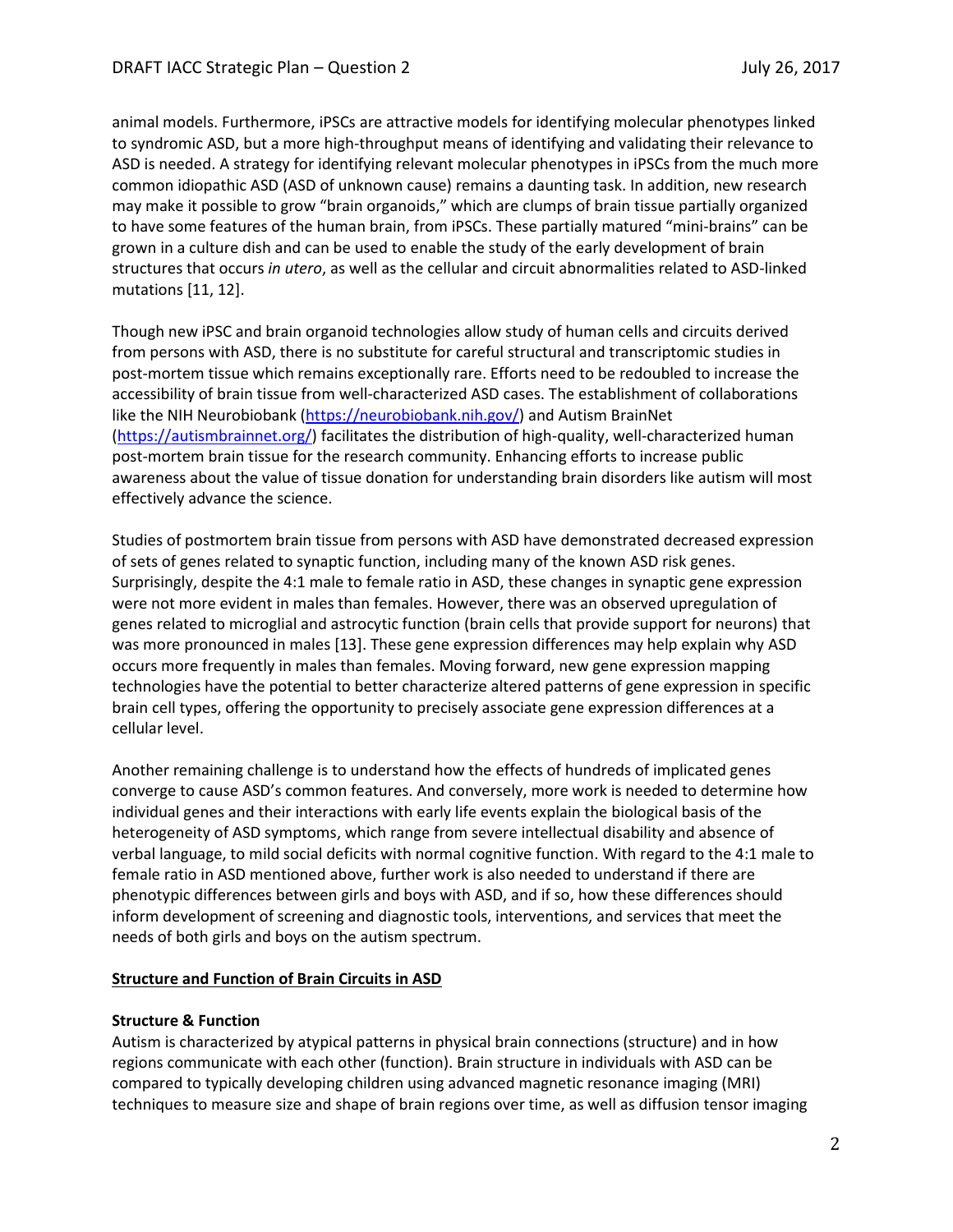(DTI) to examine the structures of the major connections between brain regions. Brain circuit function can be investigated using noninvasive markers, such as functional magnetic resonance imaging (fMRI), magnetoencephalography (MEG), electroencephalography (EEG), and functional near-infrared spectroscopy (fNIRS). These studies have shown differences in activation patterns in individuals with ASD in response to sensory processing of visual, tactile, auditory, and verbal stimuli [Green, Khan, Modi, Li].

Although non-invasive measures of brain connectivity have demonstrated differences between brain regions in persons with ASD compared to controls, it is unclear how these differences account for the heterogeneity in ASD symptoms. Earlier findings from fMRI, DTI, and pathological studies highlighted a pattern of reduced long-distance connectivity and increased local connectivity [14]. While these principles still largely hold, newer research has revealed greater nuance and specificity [15, 16].

On the gross anatomical level, the brains of autistic individuals appear normal, but brain weight may be increased. Current evidence suggests that early brain overgrowth is present in approximately 15% of 2 year-old boys with ASD, but is much less common in girls [17, 18]. Brain enlargement relative to body size in this subset of boys persists at least through 5 years of age [19] and is associated with lower language ability at age 3 and reduced intellectual ability at age 5 [20]. Currently, the prevailing theory is that early brain overgrowth normalizes during adolescence and adulthood [21]. Studies at the cellular level have begun to describe differences in neuronal growth and organization in ASD brains.

Interestingly, recent studies have identified significant inter- and intra-individual variability in neural functioning in ASD. Heterogeneity in the ASD phenotype also contributes to greater functional variability within ASD groups. To address this heterogeneity, a greater number of studies are examining dimensional traits in large samples of ASD and neurotypical groups.

Ongoing work is linking these functional and structural differences to core features of ASD including studies on social communication, language, and restricted and repetitive behaviors. Recent work has identified neurobiological correlates of sensory processing in autism [22, 23, 24] including findings of reduced modulation of connectivity between the thalamus (a brain structure responsible for relaying sensory and motor signals to the cerebral cortex as well as regulating consciousness, sleep, and alertness) and cortical regions in response to sound or touch. The extent of this reduced connectivity was related to parent reports of sensory over-reactivity [23]. In the domain of touch, reduced response was seen in ASD children in social-emotional brain regions to a soft caress compared to typically developing children, while increased activation was seen in response to non-caress-like touch in the brain's primary sensory cortex. This over-activation may be related to the hypersensitivity to touch seen in some ASD individuals.

There is a need for a greater understanding of the relationship between intrinsic functional brain organization during rest and functional connectivity dynamics during task states. Additionally, there is a need for a better understanding of brain function and connectivity during tasks that better capture the complexity of real-world interactions for individuals with ASD [25, 26].

### **Circuit Activity in ASD**

As is true of almost all brain disorders, the symptoms experienced by individuals with ASD are linked to alterations in brain circuit function. Alterations in the formation of brain circuits that occur *in utero*, during infancy, and in childhood can have long-lasting impacts on circuit function in adulthood.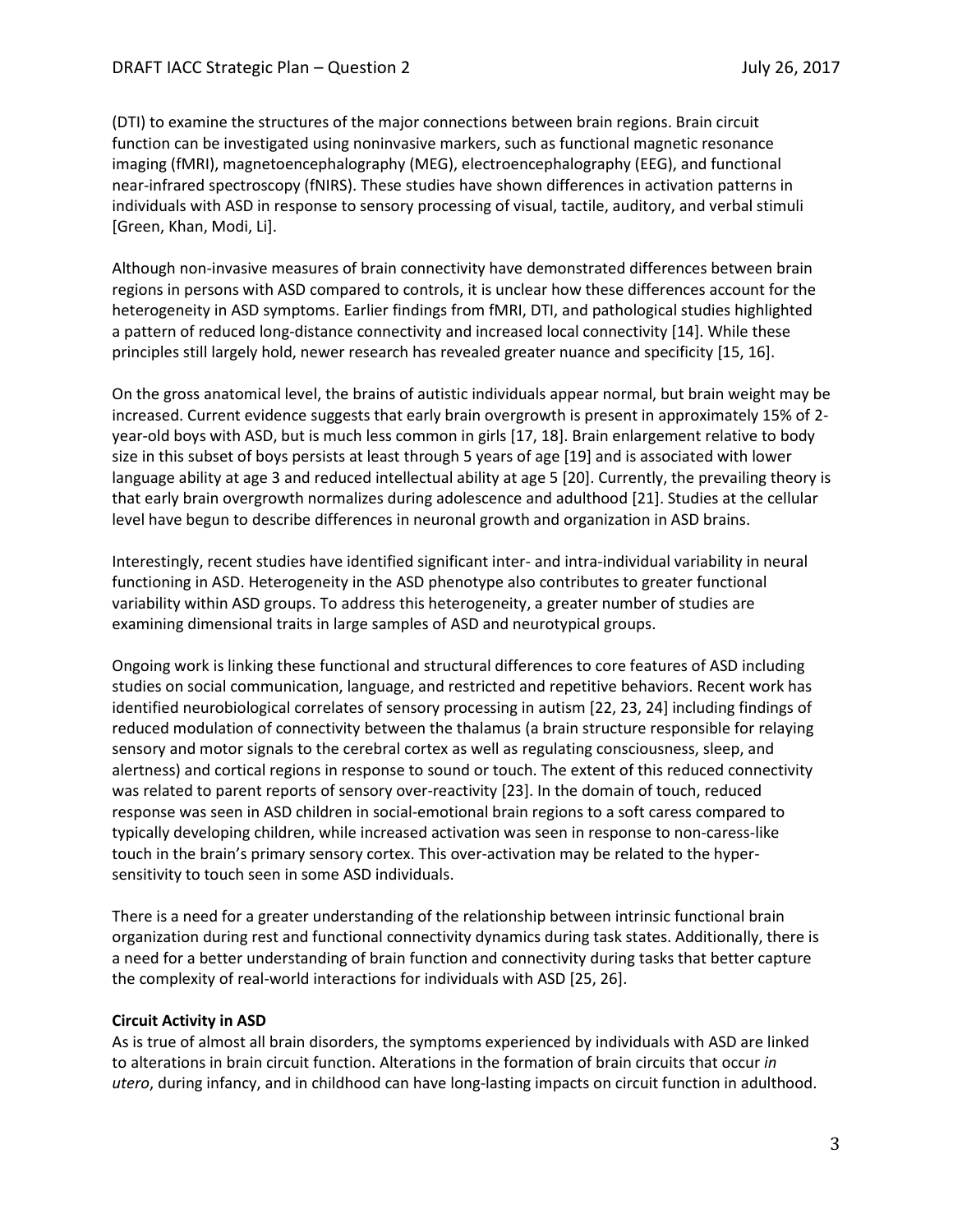During these early critical time periods, connections between brain regions are dramatically molded by brain activity and may be altered by injury or inflammation.

Identification of genes involved in syndromic autism enable the study of the human phenotypes associated with those genetic syndromes as well as phenotypes of genetic animal models carrying the same mutations. The study of several forms of syndromic ASD have revealed nervous system differences such as differences in abundance of certain cell types, in neural circuits, and in brain activity [27]. Environmental insults, for example those due to infection *in utero*, premature delivery, or perinatal cerebellar hemorrhage also alter the construction of brain circuits leading to ASD.

There are continuing challenges in applying animal models to understand the biology of autism. Because, in many cases, autism impacts uniquely human aspects of social-communicative behavior (e.g., spoken language), developing and measuring analogous phenotypes in animals has proven difficult. Because autism impacts brain regions not developed in some animal species, some neural circuitry is not readily amenable to study in these models. Moving forward, increased use of species more comparable to humans in both biology and behavior will be necessary. Notably, genetic tools previously limited in application to mice can now be applied in rats and even non-human primates, such as macaques and marmosets. Furthermore, the circuit alterations that have been described in ASD models vary considerably and the impact of multiple laboratories using different methods to study like processes is not clear. Incorporation of a more standardized and systematized approach to studying the altered circuits in ASD models would be valuable to the field.

Fortunately, new powerful technologies for interrogating and modulating brain circuits are revolutionizing neuroscience. The BRAIN Initiative is a multi-Federal agency, public-private partnership in the U.S. to advance brain circuit neurotechnologies and also engage multiple international efforts. These technologies promise to expand the ability to understand brain circuit differences due to genetic and environmental influences that contribute to many diseases, including autism. The brain circuit alterations implicated in ASD in animal models can now be explored in detail using these new technologies to map neural connections over large expanses of brain [28], record from a large number of neurons during a behavioral task, and turn on or off specific types of neurons to understand the nature of brain circuit alterations caused by biological mechanisms tied to ASD.

### **Role of Immune System in Brain Development and ASD**

Increasing evidence suggests immune dysregulation and neuroinflammation may be implicated in the severity and pathogenesis of the autism phenotype [29, 30, 31]. One recent meta-analysis of 17 studies identified significantly altered concentrations of immune regulators known as cytokines in ASD patients compared to healthy controls, adding to the evidence of increased inflammatory signals in ASD [32]. Despite many studies demonstrating altered levels of immune biomarkers and abnormal immune function in both the peripheral and central nervous system in ASD, it is not clear whether the immune system plays a direct role in the development of the disorder via an impairment of neurodevelopmental processes. Several recent studies suggest that maternal immunological factors may play a role in the pathogenesis of ASD during prenatal development [33, 34, 35, 36, 37, 38, 39].

Microglia are innate immune cells that reside in the central nervous system and are activated in response to infection or inflammation. Even in their so-called resting state, they perform critical functions, including regulating the number of neural precursor cells [40], maintaining synaptic organization, and synaptic pruning (removing excess or underutilized synapses during development)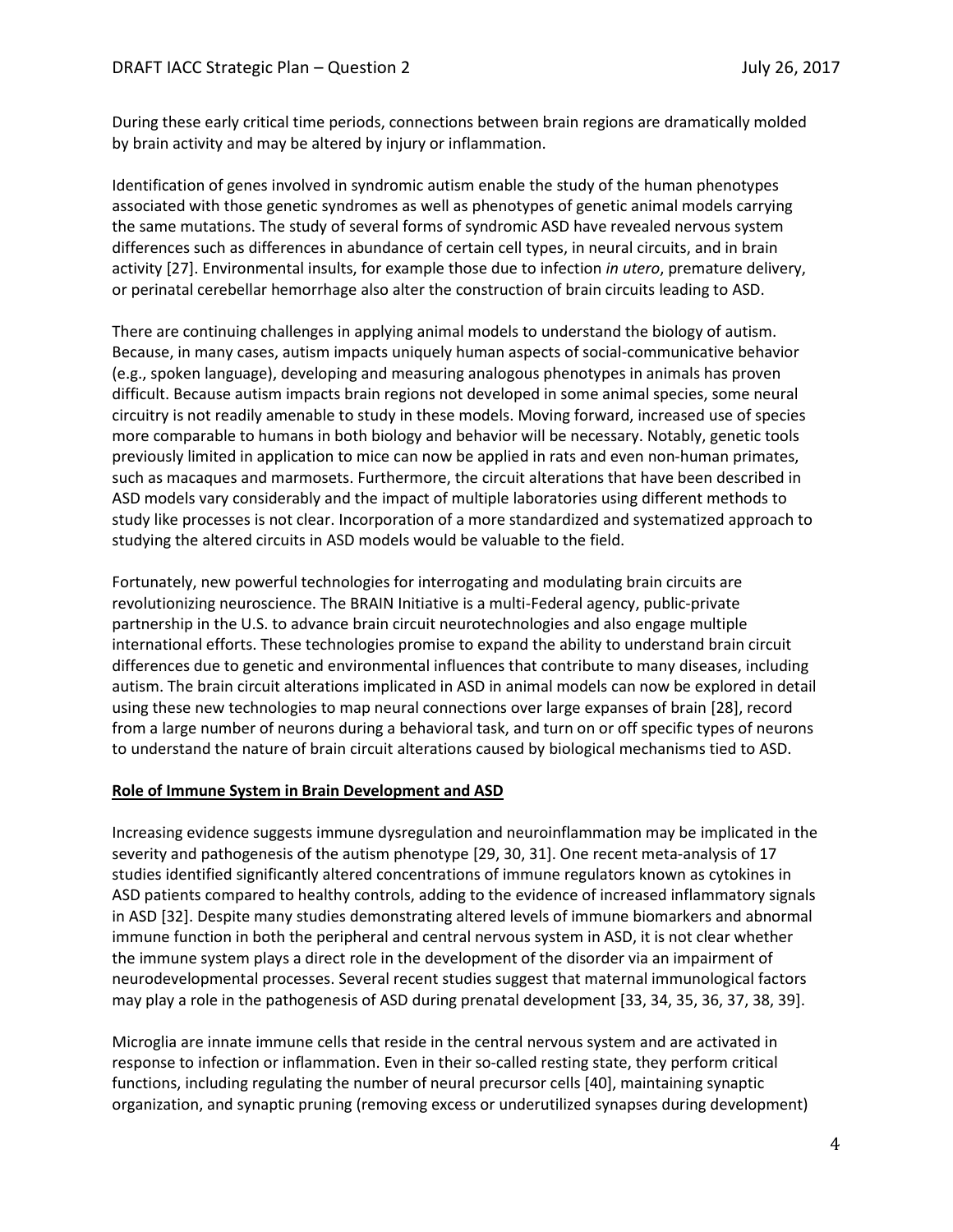[41, 42]. Analyses of autism brain tissue reveal alterations in genes that control microglial activation states and an association between microglia dysregulation and neuronal activity [43]. Evidence from human postmortem studies have found increased microglia activation, density, or size in various brain regions [44] [45] [46]. Animal studies have also shown that microglia-mediated synaptic remodeling is abnormal in a mouse model of autism [47]. In addition, an increase in activated microglia in the amygdala, which plays a primary role in the processing of memory, decision-making, and emotional reactions, was observed in a subset of human cases (2 out of 8) [48].

Further investigation of the role of microglia in animal models of ASD are warranted based on our emerging understanding of their role in normal development and potential contribution to ASD phenotypes. In addition, more studies are needed to identify the roles of molecules secreted by immune cells on brain development and function.

### **Development, Natural History, and Variability in ASD**

### **Brain Development, Developmental Trajectories, and Natural History of ASD**

ASD is a developmental disorder, yet most studies of brain structure and function have focused on data collected from a discrete ASD population at a specific point in time or from postmortem brain. More studies are needed that will enhance our understanding of brain development, through longitudinal studies that gather imaging data (using methods such as structural and functional MRI and electroencephalography) from the same set of subjects repeatedly over an extended study period. Furthermore, advances in human imaging technology and longitudinal study designs may provide an opportunity to better distinguish true causes from consequences of specific pathological findings by making it possible to image brain tissue in live subjects throughout the lifespan. These kinds of studies will require standardized acquisition parameters to enable comparability across studies, and robust data sharing policies should be in place to enable expert analysis of the data by a variety of computational scientists [49, 50].

Although defined behaviorally, the identification of causative genetic variants has begun to suggest the neurobiological basis of ASD. Many of these variants have been found to converge on basic processes in early brain development, such as cortical organization, synapse formation and function, the balance between neuronal excitation and inhibition, and the development of robust, functional neuronal networks that may impact early perceptual and cognitive processes [27, 51]. These processes may be measured through functional and structural neuroimaging methods well before behavioral signs of atypical development emerge. Historically, research on early markers has focused on infant siblings of children with ASD, not only because they are at heightened risk for ASD and other developmental delays (prevalence estimates of ASD up to 20%), but also because they are identified prenatally and can be followed from birth [52, 53, 54, 55, 56, 57]. This body of research has led to the identification of atypical behaviors – particularly in the social domain – within the first years of life [58], with some evidence of motor delays [59] and altered patterns of social attention [60] within the first year.

The brain connectivity changes that underlie autism are not static, indeed their manifestations appear during the dramatically dynamic period of brain development and continue to change over the lifespan of the individual. Therefore, understanding the biology of autism requires large longitudinal studies to chart the trajectory of neural circuits over time, including how they adapt to inborn wiring errors and environmental exposure. Studies are needed that include pregnancy and follow maternal exposures and response, fetal development, and brain response to events that occur *in utero* and perinatally. Fortunately, new imaging techniques may enable safe study of the developing brain during prenatal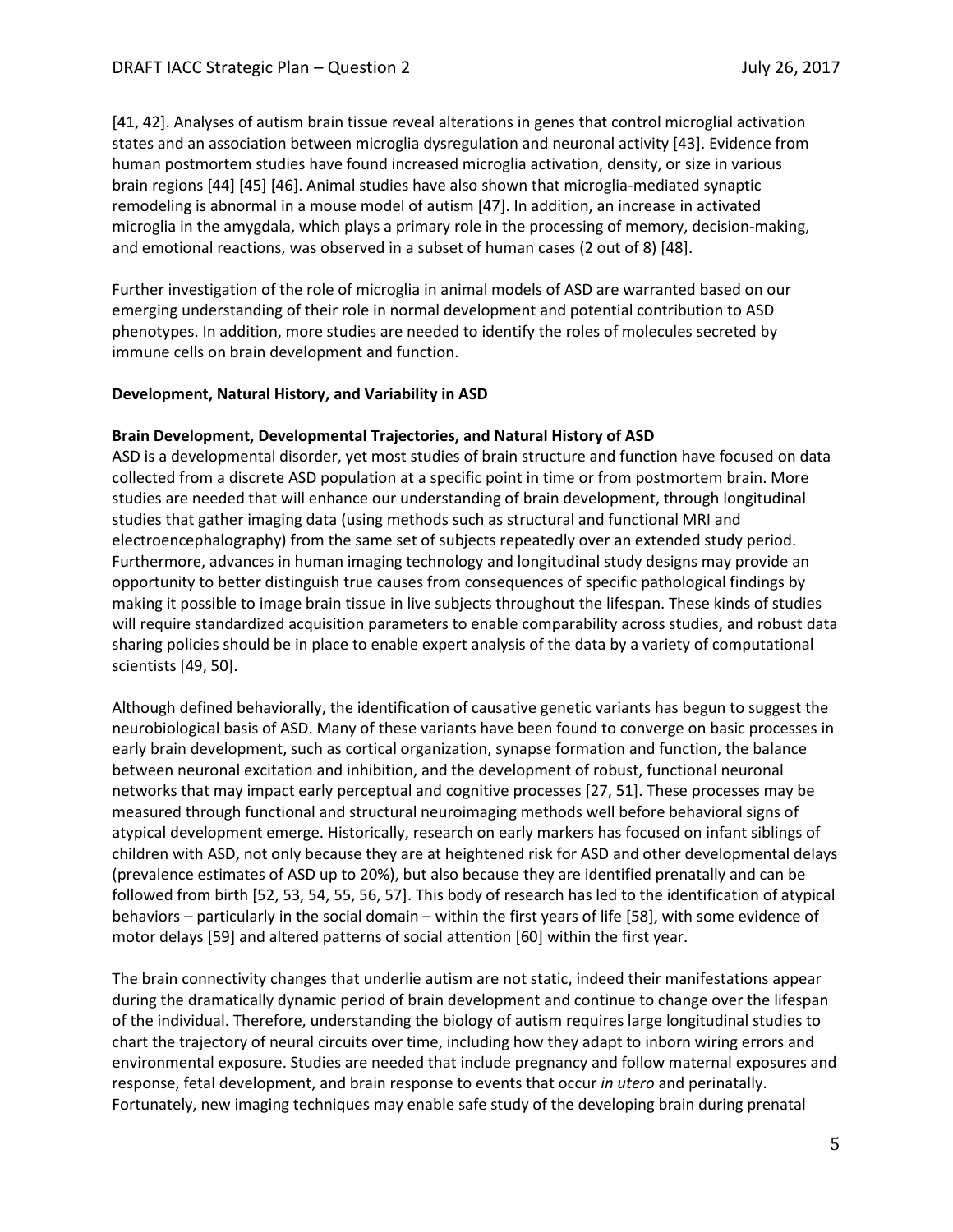development. The genetic and phenotypic heterogeneity of ASD are daunting, making generalization of findings dependent upon large numbers of subjects. Furthermore, the measures in these studies are often complex and subject to variability in their acquisition or analysis. This makes them difficult to reproduce and diminishes their value. To compare among individuals requires standardization; variability needs to be minimized and then measured for inclusion in the analysis. The Lifespan Connectome Project [\(https://www.humanconnectome.org/\)](https://www.humanconnectome.org/) is one example of a sophisticated brain imaging study of a large sample of typically developing individuals across the lifespan.

Methods to examine brain development are now more powerful, and normative data in typical development are needed to inform the studies in atypical development. One such collaborative effort includes th[e Baby Connectome Project \(BCP\),](https://fnih.org/what-we-do/current-research-programs/baby-connectome) which is a longitudinal study intended to provide a better understanding of how the brain develops from infancy through early childhood and the factors that contribute to healthy brain development. Variables of interest include patterns of structural and functional connectivity and their relationship to core behavioral skills from infancy to early childhood. Additional biological (e.g., genetic markers) and environmental measures (e.g., family demographics) are being collected and examined to provide a more comprehensive picture of the factors that affect brain development. Study data will be made available to the scientific community as it is measured. This knowledge will be tremendously useful in understanding brain function and how early interventions may shape our brain throughout our lifespan. Such coordinated efforts, with standardization of data acquisition and analysis, are needed in other imaging methods, such as EEG or MEG, and in the integration of multiple modes of imaging (structural and functional), particularly as they relate to later behavior. Ultimately, these studies will lead to the development of more scalable imaging tools that can be applied to large, more representative cohorts of infants and children. Additionally, as ASD manifests during development, it will be important to understand the critical windows during which circuit abnormalities may be reversible.

Research has suggested the prenatal period and first years of life are the critical time period for the onset and development of autism. Promising results have emerged from the Infant Brain Imaging Study (IBIS), in which low- and high-risk (sibling) infants are being examined longitudinally with structural MRI at age 6, 12, and 24 months. Differences in white matter tract development from 6 to 24 months, particularly a slower change in a measure of fiber density, have been reported in infants who develop ASD [61]. More recently, the IBIS network has identified hyperexpansion of the cortical surface area between ages 6 and 12 months in those infants who developed ASD, with brain volume overgrowth related to autism severity [62].

Going forward, large, organized longitudinal studies across the lifespan are needed to better understand developmental trajectories and natural history of ASD. Early results underscore the need to track and better understand longitudinal changes in brain development before autism symptoms emerge [61] [62]. Such measures can help us to understand the underlying mechanisms of atypical development and to elucidate the ideal timing and targets for early interventions. These measures can also link back to genetic mechanisms implicated in neurodevelopmental disorders more directly than behavioral assays. However, new mobile technologies are becoming available to monitor and quantify behavior over long time periods which should aid autism research in its integration of behavior with genetics, neuropsychological tests, neuroimaging, and other measures of biological function. The earliest behavioral and biological markers of risk, the unfolding of ASD in early infancy, and the comparison of these developmental processes in defined genetic syndromes with those found in familial risk groups remain relatively unexplored and offer promising avenues for new research. Other key questions that can be answered through longitudinal studies of brain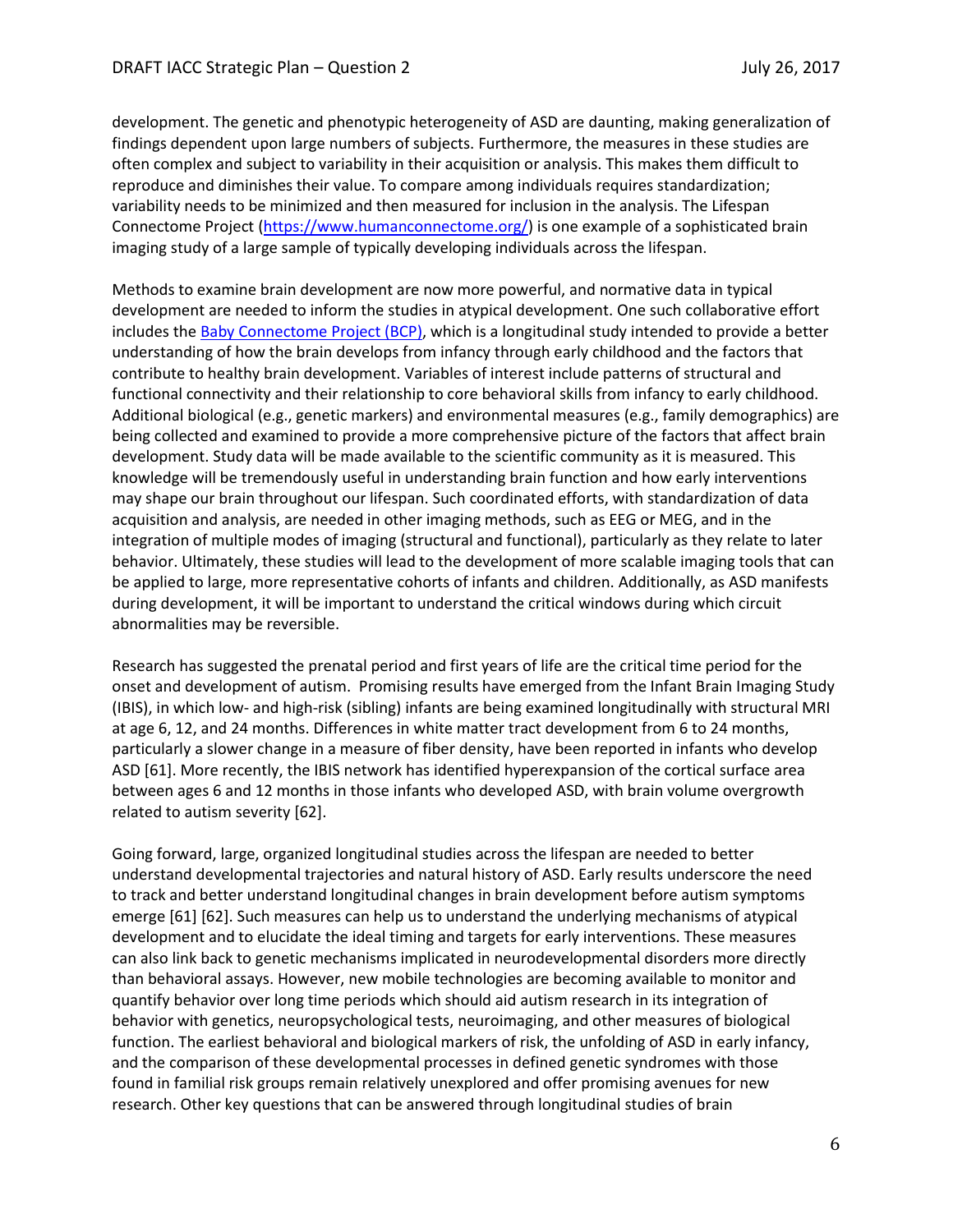development include how features of ASD change over time [Georgiades 2017, Fountain 2012], identification of adaptive brain changes in response to a developmental disturbance, changes that may be either beneficial or harmful, adaptive changes in brain function and structure that predict response to interventions, and developmental changes that inform core developmental features, such as language or nonverbal cognition.

### **Phenotypes and Subtypes**

Even within genetically determined syndromic ASD, there is considerable variability in the range and severity of symptoms. ASD most likely occurs due to a complex genetic architecture composed of multiple interacting biological pathways which combine to cause the phenotypic richness that can be observed even between siblings [63]. In preliminary studies that require replication, genetic associations have been found to segregate to some extent with specific phenotypes such as ASD with and without intellectual impairment [64], ASD with motor speech disorder [65, 66], and other subphenotypes [67, 7]. Certain functional and structural changes in brain circuits are associated with specific phenotypes. The basic biology of circuits underlying aggression, anxiety, theory of mind (ability to understand and reason about the thoughts of others), language development, attention, and social cognition is still not completely understood but fundamental advances would enable the search for disturbances in persons with ASD to eventually understand phenotypic variability. To accomplish this, it is necessary to standardize the classification criteria and include greater sample size in linking phenotypes to genetics, brain imaging, and brain tissue examination. In addition, MRI studies have traditionally been difficult in ASD individuals with intellectual impairment because of the requirement to remain still and understand directions in the MRI scanner; more of these studies have been done on high-functioning individuals. However, new methodologies have been developed that may enable high-quality imaging in ASD children with intellectual impairment, thus allowing for imaging studies on cohorts that are more representative of the heterogeneous ASD population [68].

Characterizing relevant aspects of heterogeneity is complex. Some factors, such as biological sex and genetic contributions, are developmentally stable and represent viable starting points for constraining and characterizing heterogeneity. However, within these categories, there is nested heterogeneity that has not yet been characterized in a consistent, reliable, or universal fashion. For example, distinct biological processes may be associated with cognition, language, social motivation, repetitive behaviors, or other factors that are challenging to quantify and are variable across development. Great progress has been made in developing nuanced and reliable measures of these constructs, and their integration into large studies of biology is necessary to elucidate distinct contributors to varying manifestations of autism. A notable challenge to autism research is the poor understanding of many of these factors in typical development; rigorous and longitudinal approaches to characterization and biological measurement in control samples are essential steps to developing a meaningful frame of reference for understanding atypical development in autism.

A broad challenge to clinical studies is heterogeneity in the diagnostic entity of autism itself. Rather than a singular diagnostic construct, autism represents a common behaviorally defined developmental pathway reflecting numerous etiologies and an unknown number of involved mechanisms. Previous studies with small sample sizes provide limited information and make it difficult to differentiate between what is true heterogeneity in the disease mechanism and what is simply variability due to underpowered statistics, inconsistent approaches, and diverse methodologies for measuring biological processes. It will be important to conduct large studies involving thousands of individuals with autism with structured and consistent measurement according to rigorous methodological standards. For example, th[e Autism Biomarkers Consortium for](https://fnih.org/what-we-do/biomarkers-consortium/programs/autism-biomarkers)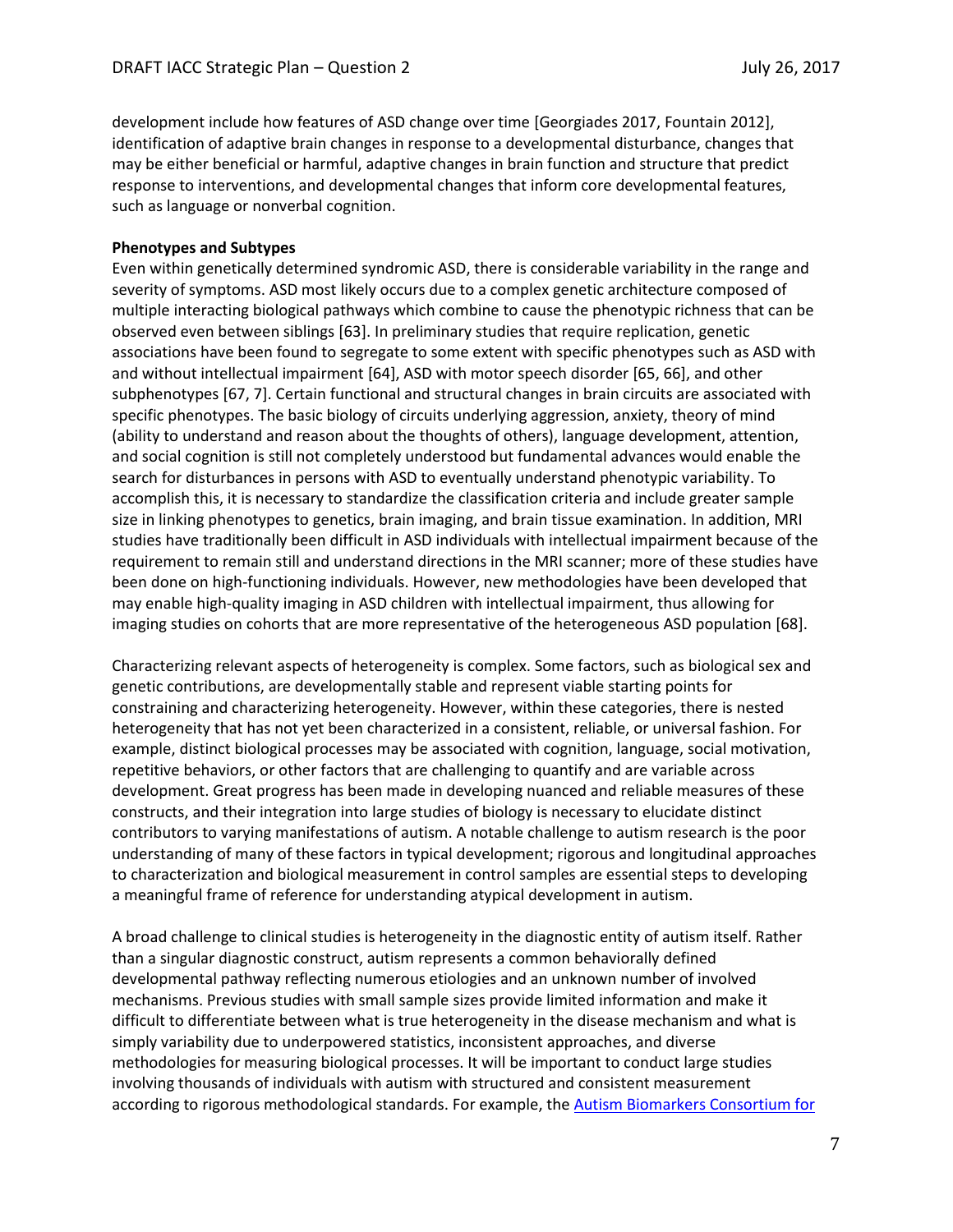[Clinical Trials \(ABC-CT\)](https://fnih.org/what-we-do/biomarkers-consortium/programs/autism-biomarkers) project is focused on developing biomarkers for ASD subgroups based on evaluations of brain function, visual attention, as well as behavior and speech in children aged 6-11. Such studies will enable investigators to determine the presence of mechanistically meaningful subgroups and, in the absence of true subgroups, to understand continuous relationships among biological processes and quantifiable aspects of the phenotype. It is critical that studies are designed with longitudinal components that can offer insight into changes associated with human development across the lifespan. The National Database for Autism Research (NDAR) provides a medium for making datasets publicly available to benefit from the universe of analytic resources beyond those maintained at individual laboratories carrying out the research.

### **Biomarkers and Prediction of ASD**

The past few years has seen an increase in large-scale and longitudinal datasets. This, combined with increasingly sophisticated analytical techniques, has allowed for a more refined search for potential biomarkers of ASD. Pre-diagnosis fMRI response to speech combined with clinical behavioral measures in toddlers and young children predicted ASD prognosis [69]. Brain response to social stimuli (biological motion) accurately predicts whether boys have autism, but not girls [70] – again highlighting the need for a greater understanding of the neurobiology of females with ASD. Potential biomarkers are also being developed to predict treatment outcome success [71, 72]. There have also been advances in the identification of biomarkers that can predict autism risk in infants. Utilizing an infant sibling design, two promising biomarkers have been identified in infants as young as 6 months of age, including surface area expansion in specific cortical regions from 6-12 months of age [62] and the presence of excess cerebrospinal fluid surrounding the brain at 6-24 months [73, 74]. Ongoing work is using data-driven classification and prediction methods, which if combined with validation and replication efforts should further refine and develop these biomarkers.

### **Co-occurring Conditions in ASD**

ASD is associated with a wide-range of co-morbidities that can cause an increased financial and psychological burden on families and caregivers as well as decreased quality of life for persons with ASD. Since 2013, much progress has been made in understanding the prevalence and underlying biology of conditions that commonly co-occur with ASD, including gastrointestinal (GI) disturbances, epilepsy, sleep disorders, psychiatric disorders, and immune/metabolic comorbidities.

### **GI Disturbances**

GI symptoms and an inflammatory mucosal pathology have been demonstrated in several studies of ASD, and it has been estimated that up to 50% of ASD patients have feeding and GI problems [75, 76, 77, 78]. A recent rigorous meta-analysis of 15 studies in 2,215 children with ASD indicated a greater than two-fold elevated risk of GI symptoms among children with ASD than in those without ASD, and that children with ASD are more prone to specific symptoms of abdominal pain, constipation, and diarrhea [79]. Importantly, many of the genes implicated in autism are also expressed in the neurons outside of the central nervous system, including those that innervate the GI system. However, relatively little is known about autism risk gene functions in the digestive tract, as well as in sensory perception and motor function [80]. Genetic changes implicated in ASD may impact function of both the brain and GI system.

Additionally, alterations in the composition of the gut microbiome have been implicated as playing a causal role in the ASD pathophysiology. Studies of fecal DNA have found certain bacterial clusters are overrepresented in children with ASD and GI complaints compared to neurotypical children with similar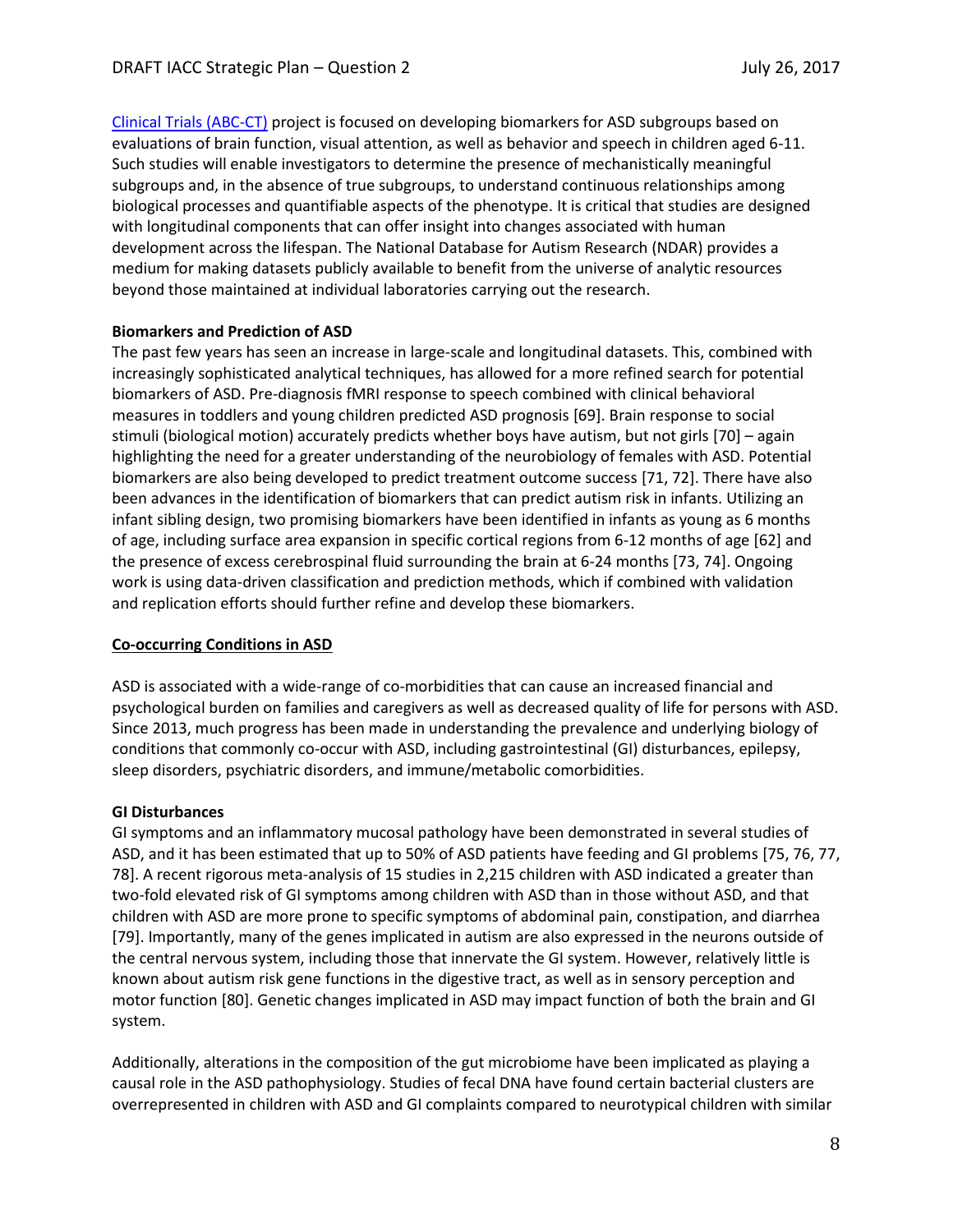GI complaints, and demonstrate an altered microbial community with respect to both bacteria and fungi in ASD [81, 82, 83]. Current research suggests that disturbances within the microbiota-gut-brain axis may contribute to the occurrence and development of ASD and that the application of modulators such as probiotics, helminths, and certain special diets may prove useful for the treatment of ASD [84].

### **Epilepsy**

While the relationship between ASD and epilepsy remains unclear, studies have shown that many of the risk genes for epilepsy and autism overlap [Keller 2017]. Several studies demonstrate an increased prevalence of epilepsy in individuals with ASD well above the general population risk, and many further suggest that there is an increased risk of epilepsy in females with ASD when compared to males with ASD [85, 86, 87]. The largest study to date comparing the autism phenotype in children with ASD with and without epilepsy found that children with ASD and epilepsy had significantly more autism symptoms and maladaptive behaviors than children without epilepsy [88]. Research in animal models suggests that early life seizures may result in altered function of neurotransmitter systems and intrinsic neuronal properties during neurodevelopment that lead to the disrupted cortical connectivity that is characteristic of ASD [89]. The PREVeNT trial (Preventing Epilepsy Using Vigabatrin in Infants with Tuberous Sclerosis Complex) is an NIH-funded phase 2 clinical trial that began in 2017 and will assess whether anti-epileptic treatment can prevent development of epilepsy in infants with TSC who display EEG biomarkers of abnormal brain activity prior to onset of seizures (NCT02849457).

### **Sleep and Sensory Disorders**

ASD is frequently accompanied by a variety of sleep problems that worsen daytime behaviors and core symptoms such as stereotypic, self-injurious, and repetitive behaviors. Studies indicate the prevalence of sleep problems in ASD are as high as 50-80% and that children with ASD have higher prevalence of sleep disorders than children with other neurodevelopmental disorders [90]. The most common sleep problems reported in ASD are sleep-onset insomnia, or difficulty initiating sleep, and sleep-maintenance insomnia, or decreased sleep duration. Several neurotransmitters, including serotonin, melatonin, and gamma-aminobutyric acid (GABA) play a vital role in the maintenance of sleep-wake cycles, and abnormal levels of these neurotransmitters have been described in ASD [Souders 2017].

Hyper- and hypo-sensory abnormalities are frequently observed in individuals with autism and may have negative impacts on cognitive performance, social interactions, and stress. Recent work in animal models suggests that peripheral disorders have widespread impact on behavior in experimental animals [80]. A question for future research is whether hard-wired abnormalities that disturb sensory processing secondarily contribute to alterations in brain circuits involved in behavioral and social functions. This may lead to novel ways to therapeutically alter the developing child's sensory environment in order to improve later developing social skills. Further, it will be important to explore whether and how impairments in sensory processing during infancy may alter early brain development and contribute to the development of social and cognitive impairments later in life.

### **Psychiatric Disorders**

It has been estimated that 69% of patients with ASD suffer from co-occurring psychiatric disorders and symptoms [91]. As with the general population, age appears to be a relevant factor for psychopathology in patients with ASD. One study of adults with Asperger's Syndrome showed that the most frequent comorbidities were depression and anxiety disorder, and that obsessive-compulsive disorder and alcohol abuse/dependence were also observed [92]. Recent studies reveal that consistently high levels of psychological symptoms and distress occur across the adult lifespan in ASD, where individuals with more severe depression and anxiety disorders demonstrated more severe ASD symptoms [93, 94].At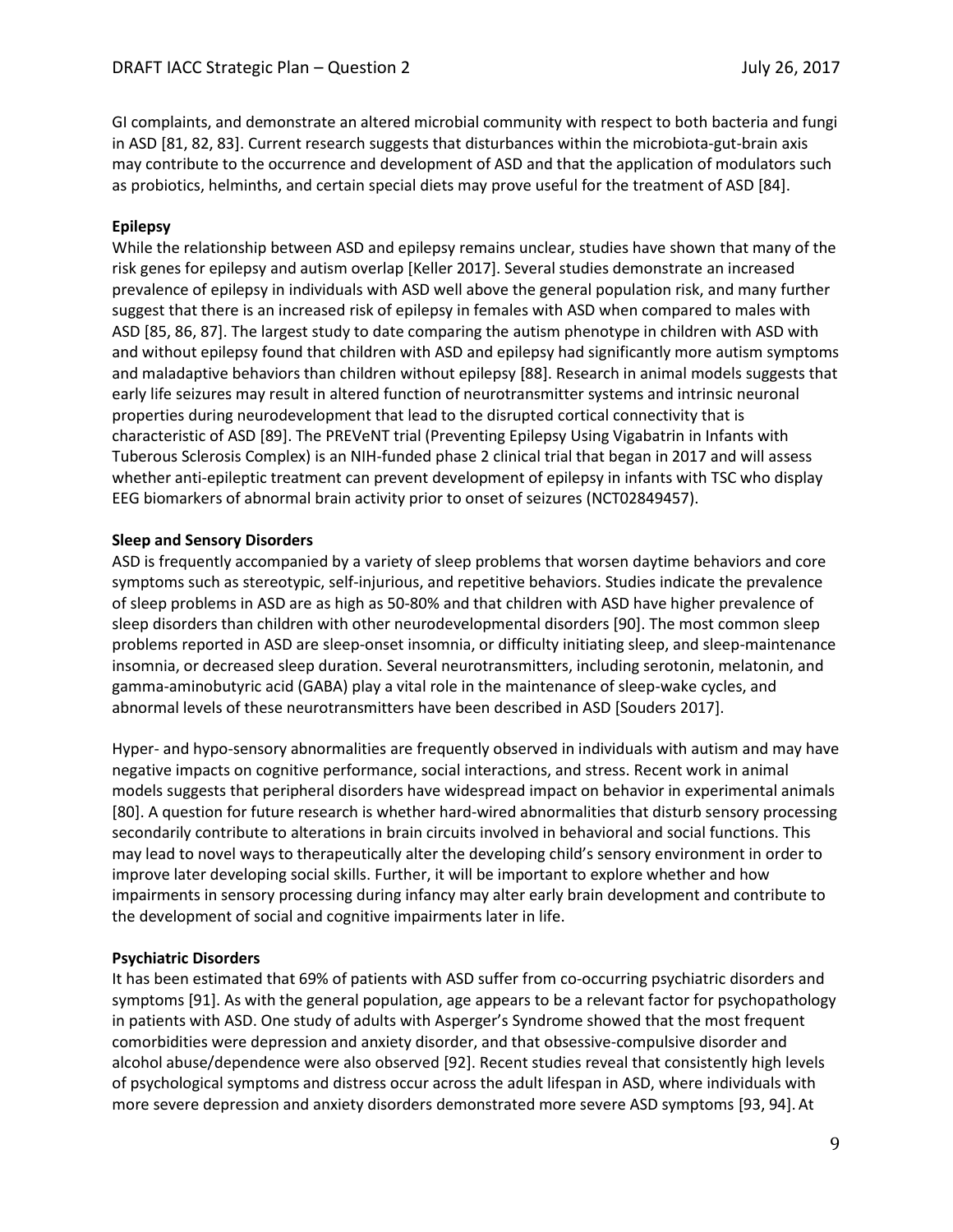the molecular level, one study suggests that a variation in the serotonin 2A receptor gene may modulate the severity of depression symptoms in children with ASD [95].

### **Research Policy Issues**

A major challenge for the biological sciences is to utilize the most sophisticated technologies that produce ever-enlarging data sets while still ensuring the rigor and quality of research [96]. Moving forward, the field should embrace policies that enhance the replicability of findings and promote transparent reporting of experimental methods, use of common data elements, and sharing of data and analysis tools. Follow-up validation studies are a necessary part of this process, and data sharing should be integrated into the design of studies from the beginning. The NIMH NDAR platform is a valuable repository for high quality ASD data, tools, and methodologies that researchers should leverage to enable re-analysis of data and facilitate collaboration to accelerate research progress.

Larger longitudinal studies require coordination among research centers and a shift in focus toward team science across multiple disciplines. The coordinated collection and analysis of valuable imaging, behavioral, genetic, phenotypic, and iPSC data can be enhanced by the recruitment of a more diverse workforce that includes not only neuroscientists, immunologists, and psychiatrists, but also experts in bioinformatics, machine learning, and behavior monitoring device engineers.

The inclusion of persons on the autism spectrum in research plans and messaging is crucial to identifying practical applications for improving the quality of life for ASD patients and their families. Standard methods for behavioral measurements and tracking quality of life across the lifespan are essential for addressing prescient issues supporting individuals with ASD in their daily lives.

Significant progress in understanding the biological basis of autism has been made, but considerable challenges remain. Though there is a desire to demonstrate the impact of treatment on brain function, fundamental research that will allow us to fully understand the importance of alterations in brain function on development is needed. Basic science on the underlying biology of ASD continues to be critical to provide the foundation for translational advances that will lead to effective treatments.

### **Objectives**

**Objective 1: Foster research to better understand the processes of early development, molecular and neurodevelopmental mechanisms, and brain circuitry that contribute to the structural and functional basis of ASD.**

### **Examples:**

- Identify one or more neural circuits that are impaired in significant groups of ASD individuals.
- Understand some of the mechanisms that render females more resistant to autism than males and understand the mechanisms of the fever effect.
- Identify quantitative and reproducible biomarkers or behavioral monitors for ASD of use for assessing effectiveness of future therapeutic or behavioral intervention trials.

# **Objective 2: Support research to understand the underlying biology of co-occurring conditions in ASD and to understand the relationship of these conditions to ASD.**

**Examples:**

• Determine the relationship between seizures and ASD.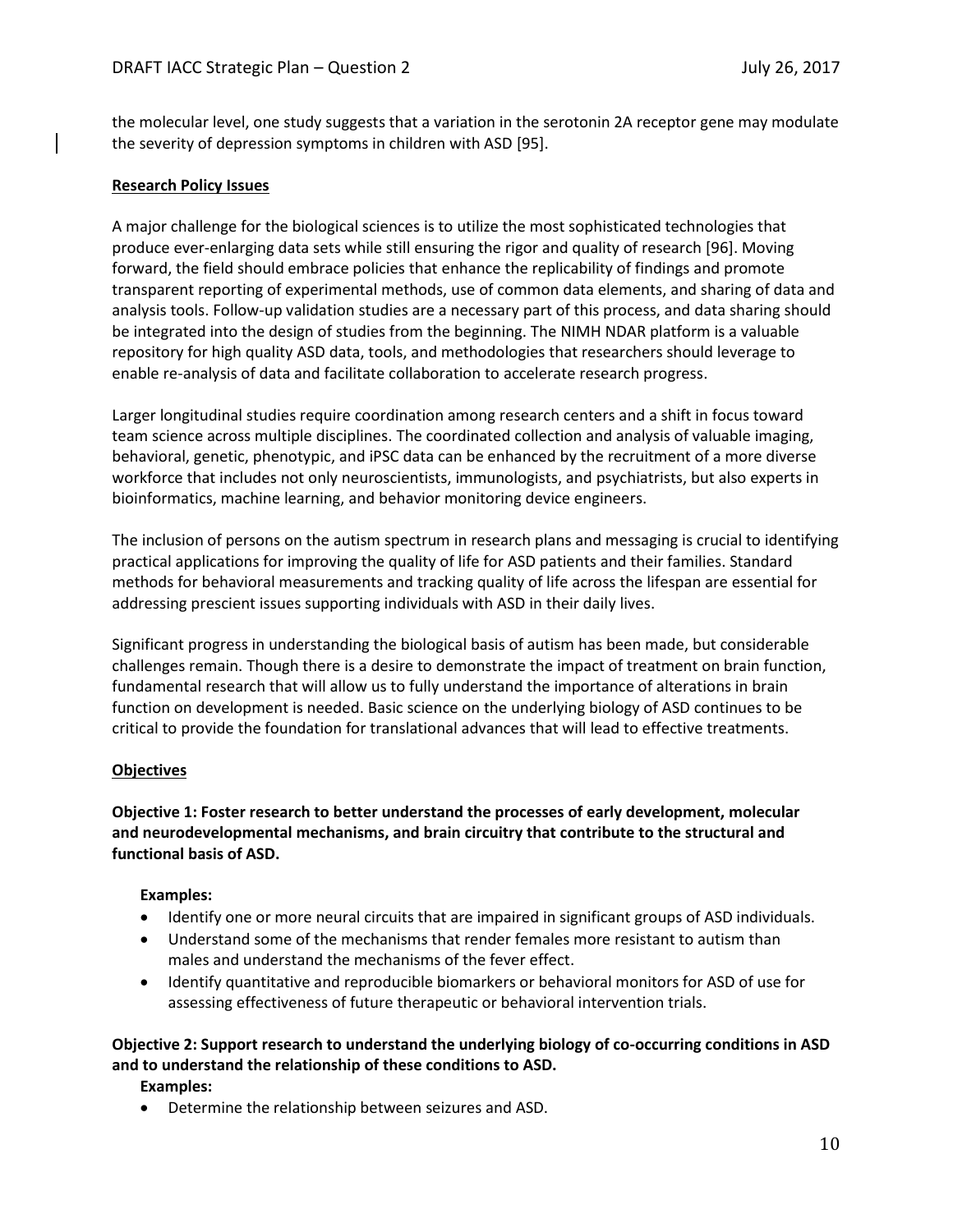- Determine the impact of GI dysfunction on ASD related behaviors and cognitive performance.
- Determine the impact of sleep disorders on ASD related behaviors and cognitive performance.
- Determine the relationship of co-occurring psychiatric disorders to ASD and their impact of coon the health and well-being of people with ASD.

# **Objective 3: Support large scale longitudinal studies that can answer questions about the development of ASD from pregnancy through adulthood and the natural history of ASD across the lifespan.**

# **Example:**

• Support creation of large cohorts, characterized both phenotypically and genetically with complete health records from early embryogenesis through adulthood.

# **Cross-cutting Objective**

**CC1. Support research to understand the underlying biology of sex differences in ASD, possible factors that may be contributing to underdiagnosis, unique challenges that may be faced by girls/women on the autism spectrum, and develop strategies for meeting the needs of this population.**

# **Examples:**

- Research on the underlying biology of ASD in girls/women (differences in brain structure, function, physiology) and how this may create differences in phenotype.
- Research on risk and resilience factors that contribute to sex differences.
- Research to develop, adapt or validate screening and diagnostic tools to detect ASD in girls.
- Research to develop strategies to meet the intervention, service and support needs of girls/women with ASD.

The topic of girls and women with ASD was mentioned in several chapters of the Strategic Plan indicating the Committee's strong interest in this area. To combine the priorities for research and services to understand and better serve the needs of girls on the autism spectrum, this "crosscutting" objective was developed. Individual projects assigned to this objective will be coded to different Questions of the Strategic Plan depending on the topic, so the funding associated with those projects will be counted toward the totals of their respective Questions, but they will be added together into a single objective when counting totals toward objectives. Having a single "crosscutting" objective to encompass the numerous research and services priorities identified by the Committee throughout the Strategic Plan will allow for this general area to be identified as a priority for funders.

# **References**

[1] Sanders SJ, He X, Willsey AJ, Ercan-Sencicek AG, Samocha KE, Cicek AE, Murtha MT, Bal VH, Bishop SL, Dong S, Goldberg AP, Jinlu C, Keaney JF 3rd, Klei L, Mandell JD, Moreno-De-Luca D, Poultney CS, Robinson EB, Smith L, Solli-Nowlan T, Su MY, Teran NA, Walker MF, Werling DM, Beaudet AL, Cantor RM, Fombonne E, Geschwind DH, Grice DE, Lord C, Lowe JK, Mane SM, Martin DM, Morrow EM, Talkowski ME, Sutcliffe JS, Walsh CA, Yu TW; Autism Sequencing Consortium, Ledbetter DH, Martin CL, Cook EH, Buxbaum JD, Daly MJ, Devlin B, Roeder K, State MW. Insights into Autism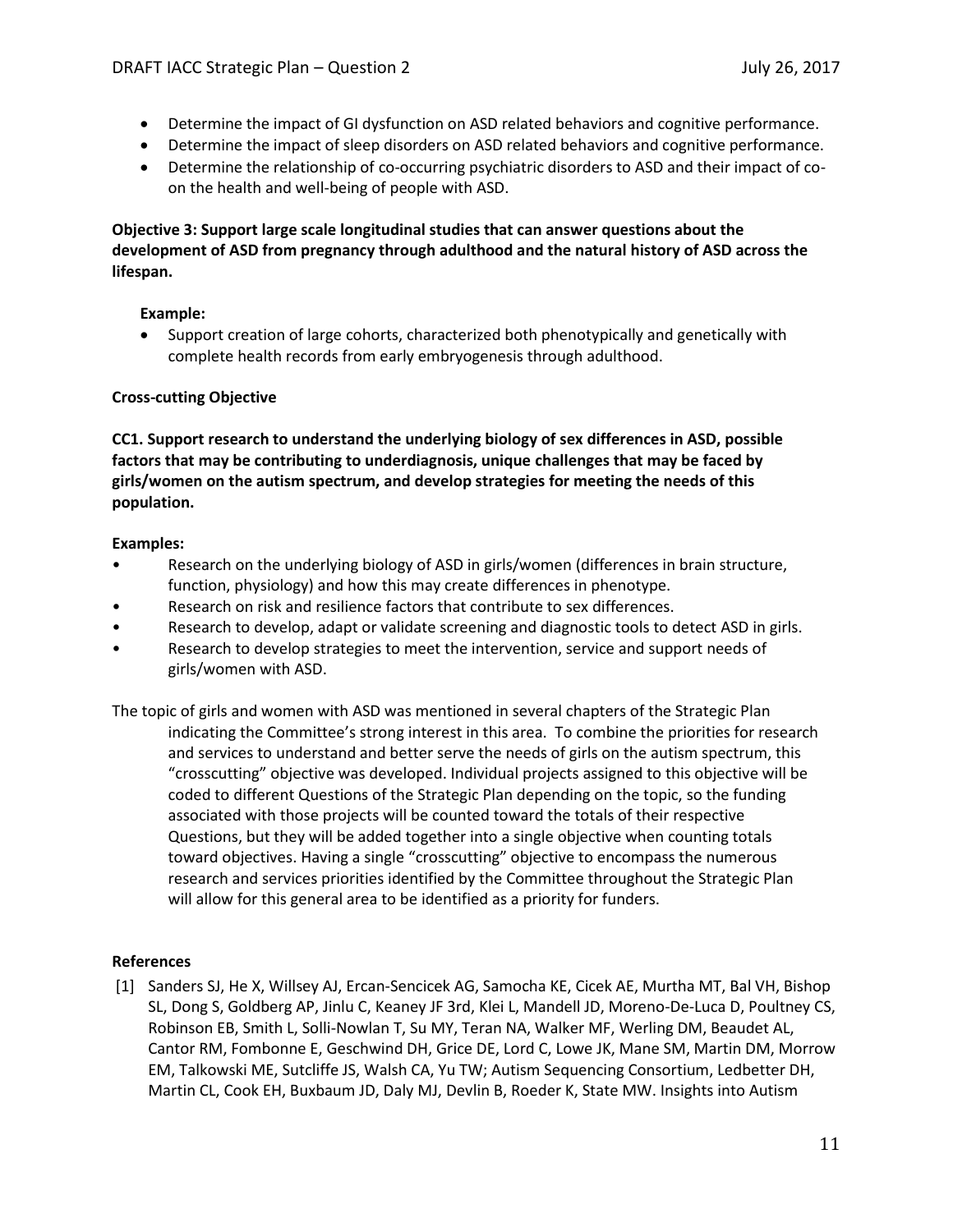Spectrum Disorder Genomic Architecture and Biology from 71 Risk Loci. *Neuron*. 2015 Sep 23;87(6):1215-33. [\[PMID: 26402605\]](https://www.ncbi.nlm.nih.gov/pubmed/26402605)

- [2] Guo H, Peng Y, Hu Z, Li Y, Xun G, Ou J, Sun L, Xiong Z, Liu Y, Wang T, Chen J, Xia L, Bai T, Shen Y, Tian Q, Hu Y, Shen L, Zhao R, Zhang X, Zhang F, Zhao J, Zou X, Xia K. Genome-wide copy number variation analysis in a Chinese autism spectrum disorder cohort. *Sci Rep*. 2017 Mar 10;7:44155. [\[PMID: 28281572\]](https://www.ncbi.nlm.nih.gov/pubmed/28281572)
- [3] Stessman HA, Xiong B, Coe BP, Wang T, Hoekzema K, Fenckova M, Kvarnung M, Gerdts J, Trinh S, Cosemans N, Vives L, Lin J, Turner TN, Santen G, Ruivenkamp C, Kriek M, van Haeringen A, Aten E, Friend K, Liebelt J, Barnett C, Haan E, Shaw M, Gecz J, Anderlid BM, Nordgren A, Lindstrand A, Schwartz C, Kooy RF, Vandeweyer G, Helsmoortel C, Romano C, Alberti A, Vinci M, Avola E, Giusto S, Courchesne E, Pramparo T, Pierce K, Nalabolu S, Amaral DG, Scheffer IE, Delatycki MB, Lockhart PJ, Hormozdiari F, Harich B, Castells-Nobau A, Xia K, Peeters H, Nordenskjöld M, Schenck A, Bernier RA, Eichler EE. Targeted sequencing identifies 91 neurodevelopmental-disorder risk genes with autism and developmental-disability biases. *Nat Genet*. 2017 Apr;49(4):515-526. [\[PMID:](https://www.ncbi.nlm.nih.gov/pubmed/28191889)  [28191889\]](https://www.ncbi.nlm.nih.gov/pubmed/28191889)
- [4] Brandler WM, Antaki D, Gujral M, Noor A, Rosanio G, Chapman TR, Barrera DJ, Lin GN, Malhotra D, Watts AC, Wong LC, Estabillo JA, Gadomski TE, Hong O, Fajardo KV, Bhandari A, Owen R, Baughn M, Yuan J, Solomon T, Moyzis AG, Maile MS, Sanders SJ, Reiner GE, Vaux KK, Strom CM, Zhang K, Muotri AR, Akshoomoff N, Leal SM, Pierce K, Courchesne E, Iakoucheva LM, Corsello C, Sebat J. Frequency and Complexity of De Novo Structural Mutation in Autism. *Am J Hum Genet*. 2016 Apr 7;98(4):667-79. [\[PMID: 27018473\]](https://www.ncbi.nlm.nih.gov/pubmed/27018473).
- [5] Kanduri C, Kantojärvi K, Salo PM, Vanhala R, Buck G, Blancher C, Lähdesmäki H, Järvelä I. The landscape of copy number variations in Finnish families with autism spectrum disorders. *Autism Res*. 2016 Jan;9(1):9-16. [\[PMID: 26052927\]](https://www.ncbi.nlm.nih.gov/pubmed/26052927)
- [6] C Yuen RK, Merico D, Bookman M, L Howe J, Thiruvahindrapuram B, Patel RV, Whitney J, Deflaux N, Bingham J, Wang Z, Pellecchia G, Buchanan JA, Walker S, Marshall CR, Uddin M, Zarrei M, Deneault E, D'Abate L, Chan AJ, Koyanagi S, Paton T, Pereira SL, Hoang N, Engchuan W, Higginbotham EJ, Ho K, Lamoureux S, Li W, MacDonald JR, Nalpathamkalam T, Sung WW, Tsoi FJ, Wei J, Xu L, Tasse AM, Kirby E, Van Etten W, Twigger S, Roberts W, Drmic I, Jilderda S, Modi BM, Kellam B, Szego M, Cytrynbaum C, Weksberg R, Zwaigenbaum L, Woodbury-Smith M, Brian J, Senman L, Iaboni A, Doyle-Thomas K, Thompson A, Chrysler C, Leef J, Savion-Lemieux T, Smith IM, Liu X, Nicolson R, Seifer V, Fedele A, Cook EH, Dager S, Estes A, Gallagher L, Malow BA, Parr JR, Spence SJ, Vorstman J, Frey BJ, Robinson JT, Strug LJ, Fernandez BA, Elsabbagh M, Carter MT, Hallmayer J, Knoppers BM, Anagnostou E, Szatmari P, Ring RH, Glazer D, Pletcher MT, Scherer SW. Whole genome sequencing resource identifies 18 new candidate genes for autism spectrum disorder. *Nat Neurosci*. 2017 Apr;20(4):602-611. [\[PMID: 28263302\]](https://www.ncbi.nlm.nih.gov/pubmed/28263302).
- [7] Wang T, Guo H, Xiong B, Stessman HA, Wu H, Coe BP, Turner TN, Liu Y, Zhao W, Hoekzema K, Vives L, Xia L, Tang M, Ou J, Chen B, Shen Y, Xun G, Long M, Lin J, Kronenberg ZN, Peng Y, Bai T, Li H, Ke X, Hu Z, Zhao J, Zou X, Xia K, Eichler EE. De novo genic mutations among a Chinese autism spectrum disorder cohort. *Nat Commun*. 2016 Nov 8;7:13316. [\[PMID: 27824329\]](https://www.ncbi.nlm.nih.gov/pubmed/27824329)
- [8] Sztainberg Y, Zoghbi HY. Lessons learned from studying syndromic autism spectrum disorders. *Nat Neurosci*. 2016 Oct 26;19(11):1408-1417. [\[PMID: 27786181\]](https://www.ncbi.nlm.nih.gov/pubmed/27786181)
- [9] O'Shea DJ, Trautmann E, Chandrasekaran C, Stavisky S, Kao JC, Sahani M, Ryu S, Deisseroth K, Shenoy KV. The need for calcium imaging in nonhuman primates: New motor neuroscience and brain-machine interfaces. *Exp Neurol*. 2017 Jan;287(Pt 4):437-451. [PMID: [27511294\]](https://www.ncbi.nlm.nih.gov/pubmed/27511294)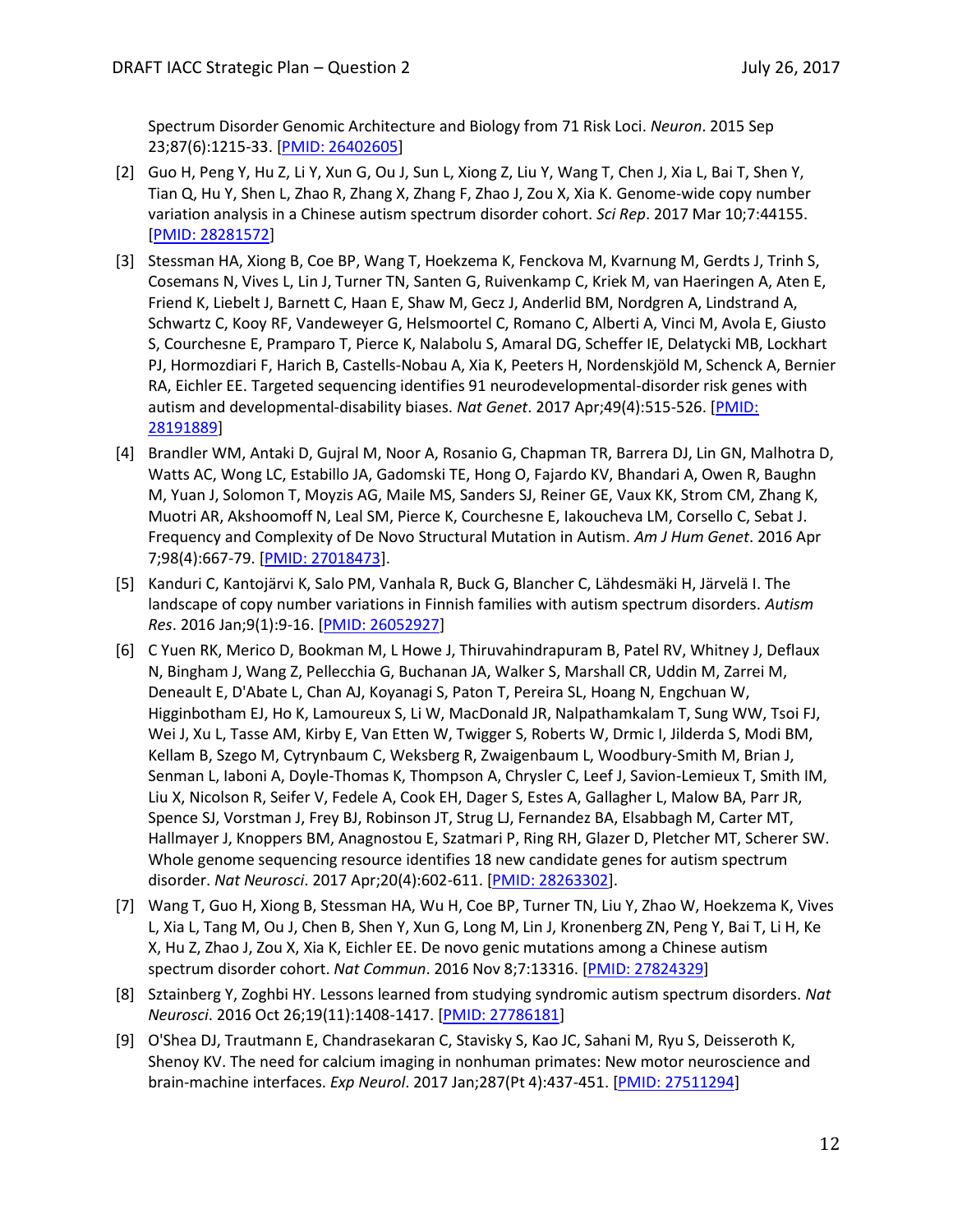- [10] C. Jennings, R. Landman, Y. Zhou, J. Sharma, J. Hyman, J. Movshon, Z. Qiu, A. Roberts, A. Roe, X. Wang, H. Zhou, L. Wang, F. Zhang, R. Desimone and G. Feng, "Opportunities and challenges in modeling human brain disorders in transgenic primates.," *Nat Neurosci,* vol. 19, no. 9, pp. 1123-30, 2016.
- [11] G. Quadrato, J. Brown and P. Arlotta, "The promises and challenges of human brain organoids as models of neuropsychiatric disease.," *Nat Med,* vol. 22, no. 11, pp. 1220-8, 2016.
- [12] M. Renner, M. Lancaster, S. Bian, H. Choi, T. Ku, A. Peer, K. Chung and J. Knoblich, "Self-organized developmental patterning and differentiation in cerebral organoids.," *EMBO J,* p. e201694700, 2017.
- [13] N. Parikshank, V. Swarup, T. Belgard, M. Irimia, G. Ramaswami, M. Gandal, C. Hartl, V. Leppa, L. Ubieta, J. Huang, J. Lowe, B. Blencowe, S. Horvath and D. Geschwind, "Genome-wide changes in IncRNA, splicing, and regional gene expression patterns in autism.," *Nature,* vol. 540, no. 7633, pp. 423-27, 2016.
- [14] E. Courchesne and K. Pierce, "Why the frontal cortex in autism might be talking only to itself: local over-connectivity but long-distance disconnection.," *Current Opinion in Neurobiology,* vol. 15, no. 2, pp. 225-30, 2005.
- [15] A. Di Martino, C. Yang, Q. Li, E. Denio, F. Castellanos, K. Alaerts, J. Anderson, M. Assaf, S. Bookheimer, M. Dapretto, B. Deen, S. Delmonte, I. Dinstein, B. Erl-Wagner, D. Fair, L. Gallagher, D. Kennedy, C. Keown, C. Keysers and M. Milham, "The autism brain imaging data exchange: twoards a large-scale evaluation of the intrinsic brain architecture in autism.," *Molecular Psychiatry,* vol. 19, no. 6, pp. 659-67, 2014.
- [16] I. Mohammad-rezazadeh, J. Frohlich, S. Loo and S. Jeste, "Brain connectivity in autism spectrum disorder," *Current Opinion in Neurology,* vol. 29, no. 2, pp. 137-47, 2016.
- [17] D. Campbell and J. Chang, "Early generalized overgrowth in autism.," *Journal of the American Academy of Child & Adolescent Psychiatry,* vol. 53, no. 10, pp. 1063-73e5, 2014.
- [18] C. Nordahl, N. Lange, D. Li, L. Ann, A. Lee and M. A. D. Buonocore, "Brain enlargement is associated with regression in preschool-age boys with autism spectrum disorders.," *PNAS,* vol. 108, no. 50, pp. 20195-200, 2011.
- [19] L. Libero, C. Nordahl, D. Li, E. Ferrer, S. Rogers and D. Amaral, "Persistence of megalencephaly in a subgroup of young boys with autism spectrum disorder.," *Autism Research,* vol. 9, no. 11, pp. 1169-82, 2016.
- [20] D. Amaral, D. Li, L. Libero, M. Solomon, J. van de Water, A. Mastergeorge, L. Naigles, S. Rogers and C. Nordahl, "In pursuit of neurophenotypes: the consequences of having autism and a big brain.," *Autism Research,* in press.
- [21] E. Redcay and E. Courchesne, "When is the brain enlarged in autism? A meta-analysis of all brain size reports.," *Biological Psychiatry,* vol. 58, no. 1, pp. 1-9, 2005.
- [22] L. Cerliani, M. Mennes, R. Thomas, A. Di Martino, M. Thioux and C. Keysers, "Increased functional connectivity between subcortical and cortical resting-state networks in autism spectrum disorder.," *JAMA Psychiatry,* vol. 72, no. 8, pp. 767-77, 2015.
- [23] S. Green, L. Hernandez, S. Bookheimer and M. Dapretto, "Reduced modulation of thalamocortical connectivity during exposure to sensory stimuli in ASD.," *Autism Research,* p. Epub ahead of print, 2016.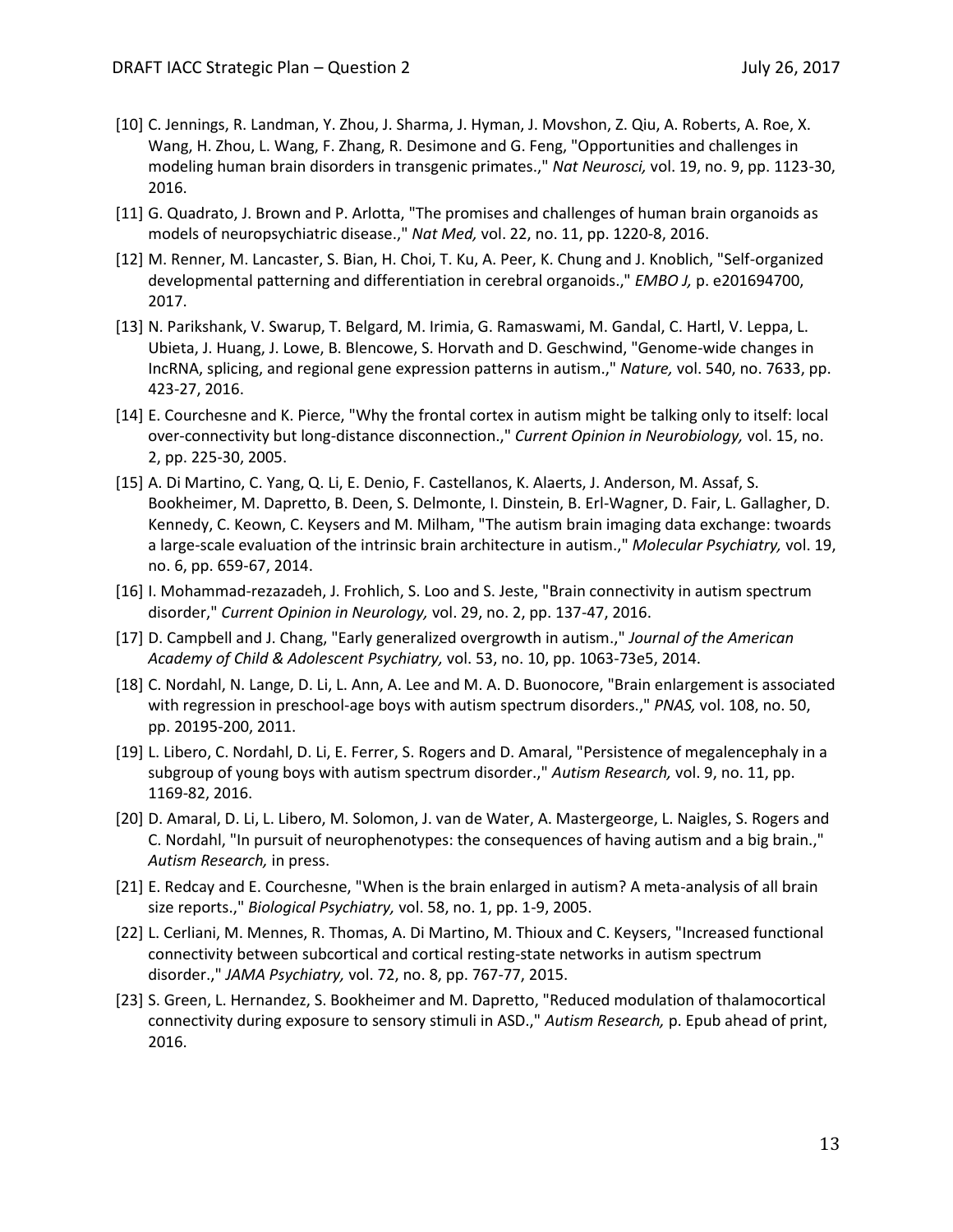- [24] M. Kaiser, D. Yang, A. B. R. Voos, I. Gordon, C. Pretzsch, D. Beam, C. Keifer, J. Eilbott and P. K. McGlone, "Brain mechanisms for processing affective (and nonaffective) touch are atypical in autism.," *Cerebral Cortex,* vol. 26, no. 6, pp. 2705-14, 2016.
- [25] L. Byrge, X. Dubois, X. Tyszka and R. K. D. Adolphs, "Idiosyncratic brain activation patterns are associated with poor social comprehension in autism.," *Journal of Neuroscience,* vol. 35, no. 14, pp. 5837-50, 2015.
- [26] E. Redcay, D. Dodell-Feder, P. Mavros, M. Kleiner, M. Pearrow, J. Gabrieli and R. Saxe, "Atypical brain activation patterns during a face-to-face joint attention game in adults with autism spectrum disorder.," *Human Brain Mapping,* vol. 34, no. 10, pp. 2511-23, 2013.
- [27] J. Chen, O. Penagarikano, T. Belgard, V. Swarup and D. Geschwind, "The emerging picture of autism spectrum disorder: genetics and pathology.," *Annu Rev Pathol,* vol. 10, pp. 111-44, 2015.
- [28] T. Lerner, L. Le and K. Deisseroth, "Communication in Neural Circuits: Tools, Opportunities, and Challenges.," *Cell,* vol. 164, no. 6, pp. 1136-50, 2016.
- [29] S. Ricci, R. Businaro, F. Ippoliti, V. Lo Vasco, F. Massoni, E. Onofri, G. Troili, V. Pontecorvi, M. Morelli, M. Rapp Ricciardi and T. Archer, "Altered cytokine and BDNF levels in autism spectrum disorder.," *Neurotox Res,* vol. 24, no. 4, pp. 491-501, 2013.
- [30] J. Mead and P. Ashwood, "Evidence supporting an altered immune response in ASD.," *Immunol Lett,* vol. 163, pp. 49-55, 2015.
- [31] H. Jyonouchi, L. Geng and A. Davidow, "Cytokine profiles by peripheral blood monocytes are associated with changes in behavioral symptoms following immune insults in a subset of ASD subjects: an inflammatory subtype?," *J Neuroinflammation,* vol. 11, p. 187, 2014.
- [32] A. Masi, D. Quintana, N. Glozier, A. Lloyd, I. Hickie and A. Guastella, "Cytokine aberrations in autism spectrum disorder: a systematic review and meta-analysis.," *Mol Psychiatry,* vol. 20, no. 4, pp. 440-6, 2015.
- [33] C. Nordahl, D. Braunschweig, A. Iosif, S. Lee, P. Rogers and P. Ashwood, "Maternal autoantibodies are associated with abnormal brain enlargement in a subgroup of children with autism spectrum disorder.," *Brain Behav Immun,* vol. 30, pp. 61-5., 2013.
- [34] M. Bauman, A.-M. Losif, P. Ashwood, D. Braunschweig, A. Lee and C. Schumann, "Maternal antibodies from mothers of children with autism alter brain growth and social behavior development in the rhesus monkey.," *Transl Psychiatry,* vol. 3, p. e278, 2013.
- [35] D. Braunschweig, P. Krakowiak, P. Duncanson, R. Boyce, R. Hansen and P. Ashwood, "Autismspecific maternal autoantibodies recognize critical proteins in developing brain.," *Psychiatry,* vol. 3, p. e277, 2013.
- [36] O. Zerbo, A. Losif, C. Walker, S. Ozonoff, R. Hansen and I. Hertz-Picciotto, "Is maternal influenza or fever during pregnancy associated with autism or developmental delays? Results from the CHARGE (Childhood Autism Risks from Genetics and Environment) study.," *J Autism Dev Disord,* vol. 43, pp. 25-33, 2013.
- [37] L. Brimberg, S. Mader, V. Jeganathan, R. Berlin, T. Coleman, P. Gregersen, P. Huerta, B. Volpe and B. Diamond, "Caspr2-reactive antibody cloned from a mother of an ASD child mediates an ASD-like phenotype in mice.," *Mol Psychiatry,* vol. 21, no. 12, pp. 1663-71, 2016.
- [38] L. Brimberg, A. Sadiq, P. Gregersen and B. Diamond, "Brain-reactive IgG correlates with autoimmunity in mothers of a child with an autism spectrum disorder.," *Mol Psychiatry,* vol. 18, no. 11, pp. 1171-7, 2013.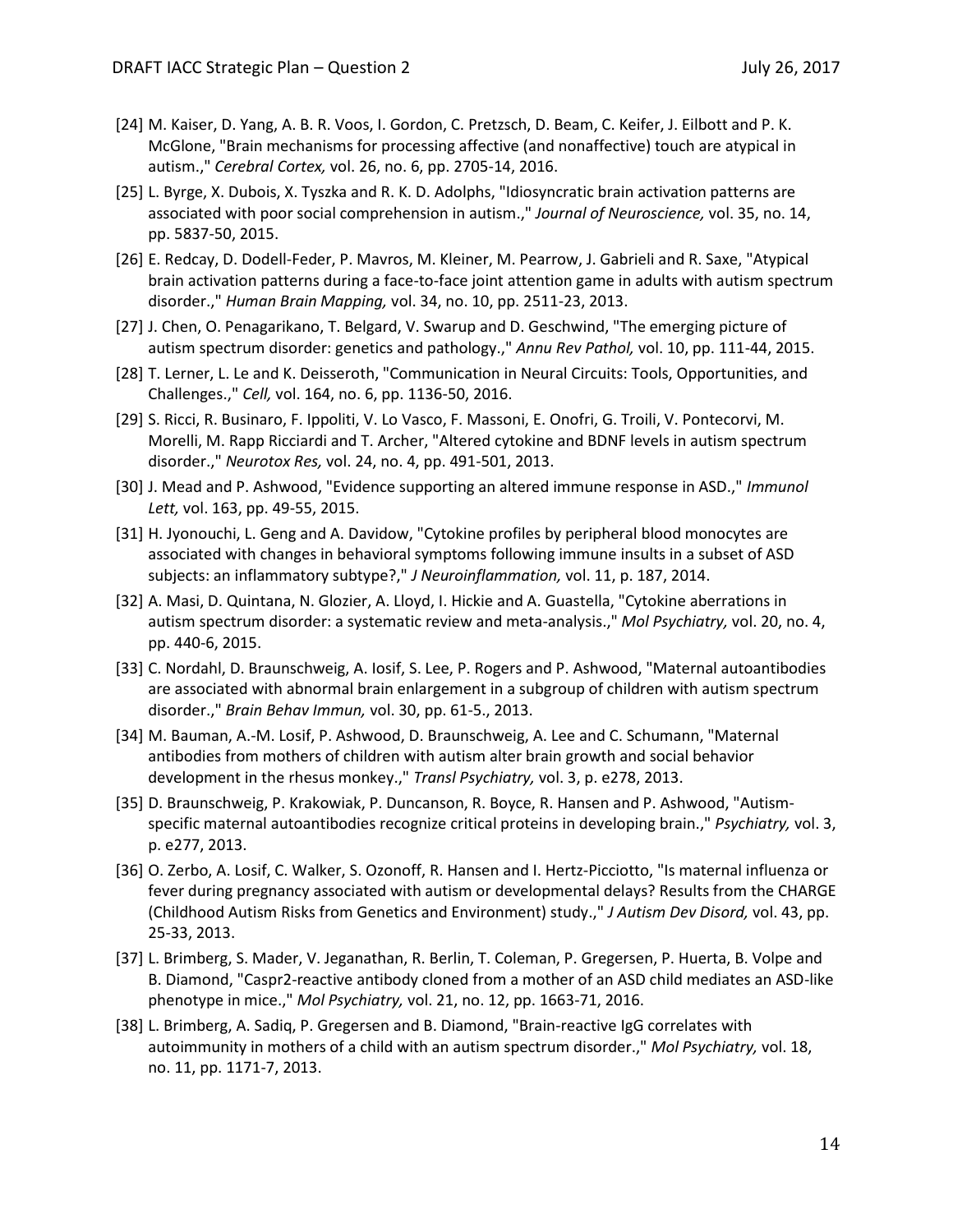- [39] G. Choi, Y. Yim, H. Wong, S. Kim, H. Kim, S. Kim, C. Hoeffer, D. Littman and J. Huh, "The maternal interleukin-17a pathway in mice promotes autism-like phenotypes in offspring.," *Science,* vol. 351, no. 6276, pp. 933-9, 2016.
- [40] C. Cunningham, "Microglia Regulate the Number of Neural Precursor Cells in the Developing.," *Cerebral Cortex,* vol. 33, no. 10, pp. 4216-4233, 2013.
- [41] H. Kim, M. Cho, W. Shim, J. Kim, E. Jeon, D. Kim and S. Yoon, "Deficient autophagy in microglia impairs synaptic pruning and causes social behavioral defects.," *Mol Psychiatry,* vol. Epub ahead of print, 2016.
- [42] D. Schafer, E. Lehrman, A. Kautzman, R. Koyama, A. Mardinly, R. Yamasaki, R. Ransohoff, M. Greenberg, B. Barres and B. Stevens, "Microglia Sculpt Postnatal Neural Circuits in an Activity and Complement-Dependent Manner.," *Neuron,* vol. 74, no. 4, pp. 691-705, 2012.
- [43] S. Gupta, S. Ellis, F. Ashar, A. Moes, J. Bader, J. Zhan, A. West and D. Arking, "Transcriptome analysis reveals dysregulation of innate immune response genes and neuronal activity-dependent genes in autism.," *Nat Commun,* vol. 5, p. 5748, 2014.
- [44] D. Vargas, C. Nascimbene, C. Krishnan, A. Zimmerman and C. Pardo, "Neuroglial Activation and Neuroinflammation in the Brain of Patients with Autism.," *Annals of Neurology,* vol. 57, pp. 67-81, 2005.
- [45] J. Morgan, G. Chana, C. Pardo, C. Achim, K. Semendeferi, J. Buckwalter, E. Courchesne and I. Everall, "Microglial Activation and Increased Microglial Density Observed in the Dorsolateral Prefrontal Cortex in Autism.," *Biol Psychiatry,* vol. 68, no. 4, pp. 368-76, 2010.
- [46] N. Tetreault, A. Hakeem, S. Jiang, B. Williams, E. Allman and B. A. J. Wold, "Microglia in the Cerebral Cortex in Autism.," *Journal of Autism and Developmental Disorders,* vol. 42, pp. 2569- 2584, 2012.
- [47] D. Schafer, C. Heller, G. Gunner, M. Heller, C. Gordon, T. Hammond, Y. Wolf, S. Jung and B. Stevens, "Microglia contribute to circuit defects in Mecp2 null mice independent of microgliaspecific loss of Mecp2 expression.," *Elife,* vol. 5, p. e15224, 2016.
- [48] J. Morgan, N. Barger, D. Amaral and C. Schumann, "Stereological Study of Amygdala Glial Populations in Adolescents and Adults with Autism Spectrum Disorder," *Plos One,* vol. 9, no. 10, p. e110356, 2014.
- [49] J. Wolff and J. Piven, "Neurodevelopmental disorders: Accelerating progress in autism through developmental research.," *Nat Rev Neurol,* vol. 10, no. 8, pp. 431-2, 2014.
- [50] K. Varcin and S. Jeste, "The emergence of autism spectrum disorder: insights gained from studies of brain and behavior in high-risk infants.," *Curr Opin Psychiatry,* vol. 30, no. 2, pp. 85-91, 2017.
- [51] L. de le Torre-Ubieta, H. Won, J. Stein and D. Geschwind, "Advancing the understanding of autism disease mechanisms through genetics.," *Nature Medicine,* vol. 22, pp. 345-361, 2016.
- [52] R. Landa and E. Garret-Mayer, "Development in infants with autism spectrum disorders. A prospective study.," *J Child Psychol Psychiatry,* vol. 47, no. 6, pp. 629-638, 2006.
- [53] S. Ozonoff, G. Young, A. Carter, D. Messinger, N. Yirmiya, L. Zwaigenbaum and W. Stone, "Recurrence risk for autism spectrum disorders: a baby siblings research consortium study.," *Pediatrics,* vol. 128, no. 3, pp. e488-95, 2011.
- [54] A. Rozga, T. Hutman, G. Young, S. O. S. Rogers, M. Dapretto and M. Sigman, "Behavioral profiles of affected and unaffected siblings of children with autism: contribution of measures of motherinfant interaction and nonverbal communication," *J Autism Dev Disord,* vol. 41, no. 3, pp. 287-301, 2011.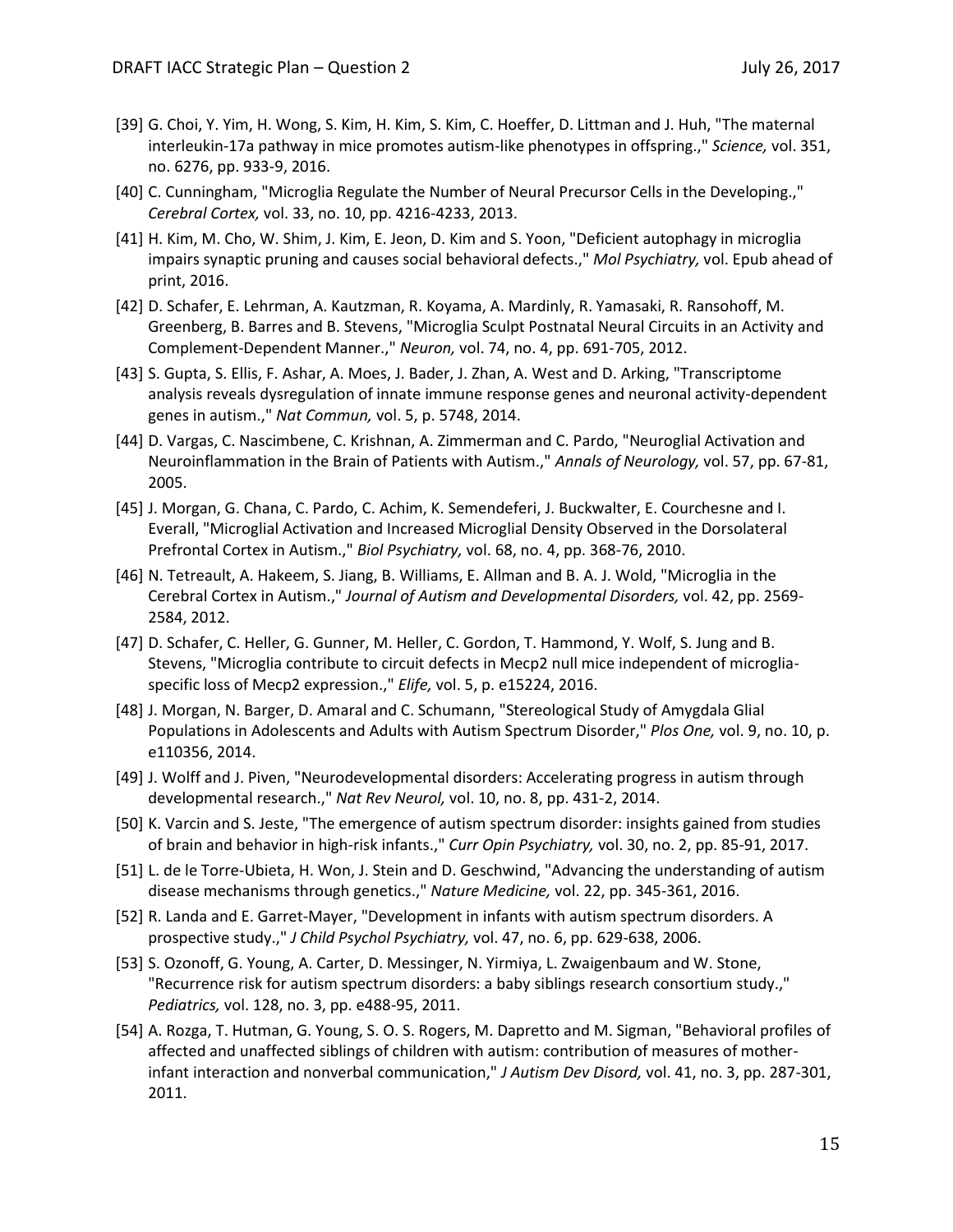- [55] L. Zwaigenbaum, S. Byrson, T. Rogers, W. Roberts, J. Brian and P. Szatmari, "Behavioral manifestations of autism in the first year of life," *Int J Dev Neurosci,* vol. 23, no. 2-3, pp. 143-52, 2005.
- [56] T. Charman, G. Young, J. Brian, L. Carter, K. Chawarska and L. Zwaigenbaum, "Non-ASD outcomes at 36 months in siblings at familial risk for autism spectrum disorder (ASD): a baby siblings research consortium (BSRC) study," *Autism Res,* vol. 10, no. 1, pp. 169-78, 2017.
- [57] P. Szatmari, K. Chawarska, G. Dawson, S. Georgiades, R. Landa, C. Lord, D. Messinger, A. Thurm and A. Halladay, "Prospective longitudinal studies of infant siblings of children with autism: lessons learned and future directions," *J Am Acad Adolesc Psychiatry,* vol. 55, no. 3, pp. 179-87, 2016.
- [58] E. Jones, T. Gliga, R. Bedford, T. Charman and M. Johnson, "Developmental pathways to autism: a review of prospective studies of infants at risk," *Neurosci Biobehav Rev,* vol. 39, pp. 1-33, 2014.
- [59] J. Flanagan, R. Landa, A. Bhat and M. Bauman, "Head lag in infants at risk for autism: a preliminary study.," *Am J Occup Ther,* vol. 66, no. 5, pp. 577-585, 2012.
- [60] W. K. A. Jones, "Attention to eyes is present but in decline in 2-6 month old infants later diagnosed with autism.," *Nature,* vol. 504, no. 7480, pp. 427-31, 2013.
- [61] J. Wolff, H. Gu, G. Gerig, J. Elison, M. Styner, S. Gottard, J. Piven and IBISNetwork, "Differences in white matter fiber tract development present from 6 to 24 months in infants with autism.," *Am J Psychiatry,* vol. 169, no. 6, pp. 589-600, 2012.
- [62] H. Hazlett, H. Gu, B. Munsell, S. Kim, M. Styner, J. Wolff, J. Elison, M. Swanson, H. Zhu and J. Piven, "Early brain development in infants at high risk for autism spectrum disorder.," *Nature,* vol. 542, no. 7641, pp. 348-51, 2017.
- [63] V. Reis, J. Kitajima, A. Tahira, A. Teio-Dos-Santos, R. Fock, B. Lisboa, S. Simoes, A. Krepischi, C. Rosenberg, N. Lorenco, M. Passos-Bueno and H. Brentani, "Integrative Variation Analysis Reveals that a Complex Genotype May Specify Phenotype in Siblings with Syndromic Autism Spectrum Disorder.," *PLoS One,* vol. 12, no. 1, p. e0170386, 2017.
- [64] H. Stessman, B. Xiong, B. Coe, T. Wang, K. Hoekzema, M. Fenckova, M. Kvarnung, J. Gerdts, S. Trinh, N. Cosemans, L. Vives, J. Lin, T. Turner, G. Santen, C. Ruivenkamp, J. Kriek, A. van Haeringen, E. Aten, K. Friend, J. Liebelt and E. Eichler, "Targeted sequencing identifies 91 neurodevelopmental-disorder risk genes with autism and developmental-disability biases," *Nature Genetics,* p. epub, 2017.
- [65] J. Flax, A. Hare, M. Azaro, V. Vieland and L. Brzustowicz, "Combined linkage and linkage disequilibrium analysis of a motor speech phenotype within families ascertained for autism risk loci.," *J Neurodev Disord,* vol. 2, no. 4, pp. 210-223, 2010.
- [66] A. Anitha, I. Thanseem, K. Nakamura, M. Vasu, K. Yamada, T. Ueki, Y. Iwayama, T. Toyota, K. Tsuchiya, Y. Iwata, K. Suzuki, T. Sugiyama, M. Tsujii, T. Yoshikawa and N. Mori, "Zinc finger protein 804A (ZNF804A) and verbal deficits in individuals with autism.," *J Psychiatry Neurosci,* vol. 39, no. 5, pp. 294-303, 2014.
- [67] X. Zhou, Y. Xu, J. Wang, H. Zhou, X. Liu, Q. Ayub, X. Wang, C. Tyler-Smith, L. Wu and Y. Xue, "Replication of the association of a MET variant with autism in a Chinese Han population.," *PLoS One,* vol. 6, no. 11, p. e27428, 2011.
- [68] C. Nordahl, M. Mello, A. Shen, M. Shen, L. Vismara, D. Li, K. Harrington, C. Tanase, B. Goodlin-Jones, S. Rogers, L. Abbeduto and D. Amaral, "Methods for acquiring MRI data in children with autism spectrum disorder and intellectual impairment without the use of sedation.," *Journal of Neurodevelopmental Disorders,* vol. 8, no. 20, p. eCollection, 2016.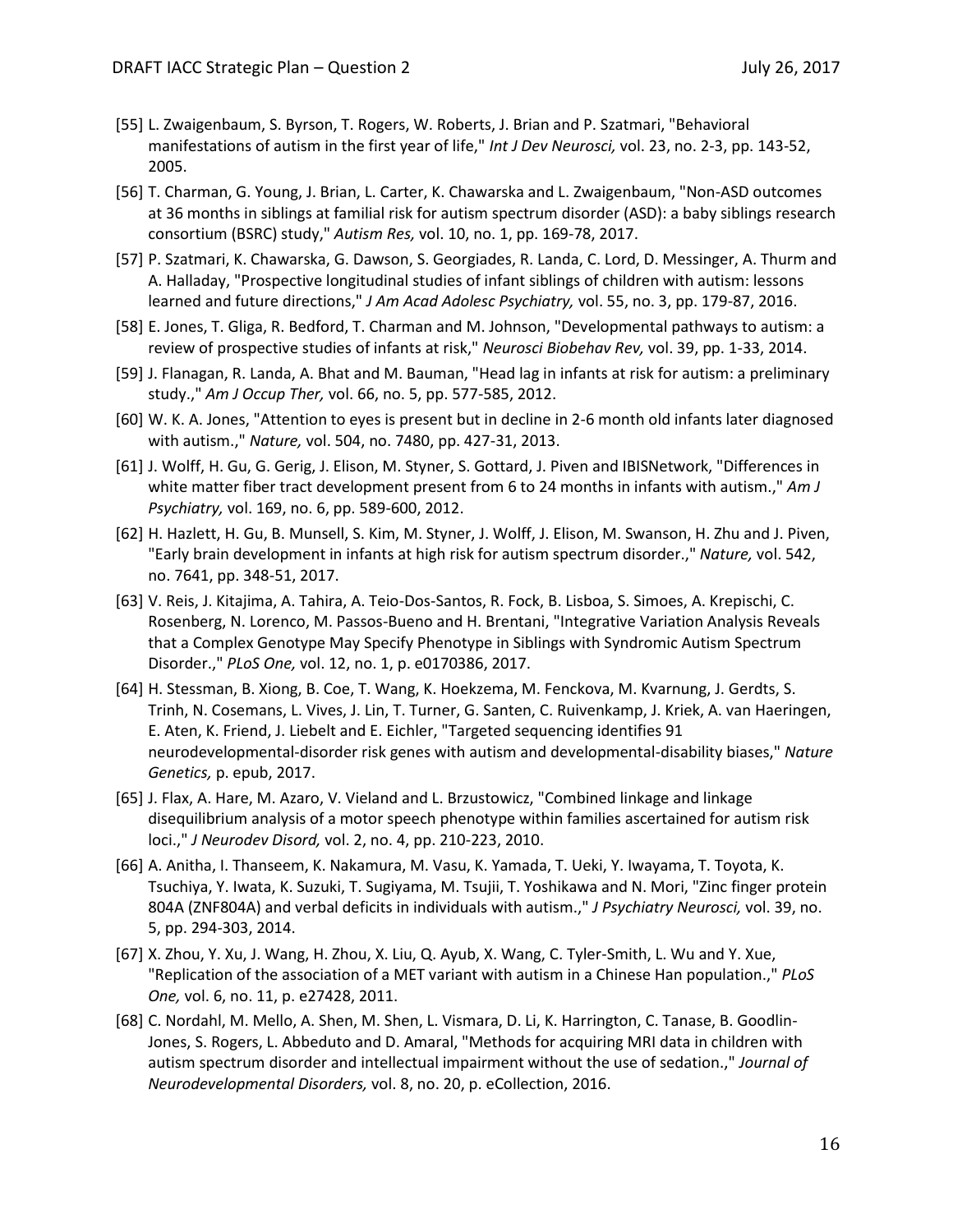- [69] M. Lombardo, K. Pierce, L. Eyler, C. Carter Barnes, C. Ahrens-Barbeau, S. Solso, K. Campbell and E. Courchesne, "Different functional neural substrates for good and poor langauge outcome in autism.," *Neuron,* vol. 86, no. 2, pp. 567-77, 2015.
- [70] M. Bjornsdotter, N. Wang, K. Pelphrey and M. Kaiser, "Evaluation of Quantified Social Perception Circuit Activity as a Neurobiological Marker of Autism Spectrum Disorder.," *JAMA Psychiatry,* vol. 73, no. 6, pp. 614-21, 2016.
- [71] E. Orekhova, M. Elsabbagh, E. Jones, G. Dawson and T. Charman, "EEG hyper-connectivity in highrisk infants is associated with later autism.," *Journal of Neurodevelopmental Disorders,* vol. 6, no. 40, pp. 1-11, 2014.
- [72] D. Yang, K. Pelphrey, D. Sukhodolsky, M. Crowley, E. Dayan, N. Dvornek, A. Venkataraman, J. Duncan, L. Staib and P. Ventola, "Brain responses to biological motion predict treatment outcome in young children with autism.," *Transl Psychiatry,* vol. 6, no. 11, p. e948, 2016.
- [73] M. Shen, S. Kim, R. Mckinstry, H. Gu, H. Hazlett, C. Nordahl, D. Amaral and J. Piven, "Increased Extra-axial Cerebrospinal Fluid in High-Risk Infants who Later Develop Autism," *Biological Psychiatry,* vol. in press, 2017.
- [74] M. Shen, C. Nordhal, G. Young, S. Wotton-gorges, A. Lee, S. Liston and D. Amaral, "Early brain enlargement and elevated extra-axial fluid in infants who develop autism spectrum disorder," *Brain,* vol. 136, no. 9, pp. 2825-35, 2013.
- [75] E. Hsiao, "Gastrointestinal issues in autism spectrum disorder.," *Harv Rev Psychiatry,* vol. 22, no. 2, pp. 104-11, 2014.
- [76] P. Gorrindo, K. Williams, E. Lee, L. Walker, S. McGrew and P. Levitt, "Gastrointestinal dysfunction in autism: parental report, clinical evaluation, and associated factors.," *Autism Res,* vol. 5, no. 2, pp. 101-8, 2012.
- [77] V. Chaidez, R. Hansen and I. Hertz-Picciotto, "Gastrointestinal problems in children with autism, developmental delays or typical development.," *J Autism Dev Disord,* vol. 44, pp. 1117-27, 2014.
- [78] G. Furuta, K. Williams, K. Kooros, A. Kaul, R. Panzer, D. Coury and G. Fuchs, "Management of constipation in children and adolescents with autism spectrum disorders.," *Pediatrics,* vol. 130, no. Suppl 2, pp. S98-105, 2012.
- [79] B. McElhanon, C. McCracken, S. Karpen and W. Sharp, "Gastrointestinal symptoms in autism spectrum disorder: a meta-analysis.," *Pediatrics,* vol. 133, no. 5, pp. 872-83, 2014.
- [80] L. Orefice, A. Zimmerman, A. Chirila, S. Sleboda, J. Head and D. Ginty, "Peripheral mechanosensory neuron dysfunction underlies tactile and behavioral deficits in mouse models of ASDs.," *Cell,* vol. 166, no. 2, pp. 299-313, 2016.
- [81] F. Strati, D. Cavalieri, D. Albanese, C. De Felice, C. Donati and J. e. a. Hayek, "New evidences on the altered gut microbiota in autism spectrum disorders.," *Microbiome,* vol. 5, no. 1, p. 24, 2017.
- [82] J. Mulle, W. Sharp and J. Cubells, "The gut microbiome: a new frontier in autism research.," *Curr Psychiatry Rep,* vol. 15, no. 2, p. 337, 2013.
- [83] L. Wang, C. Christophersen, M. Sorich, J. Gerber, M. Angley and M. Conlon, "Increased abundance of Sutterella spp. and Ruminococcus torques in feces of children with autism spectrum disorder.," *Mol Autism,* vol. 4, pp. 42-6, 2013.
- [84] Q. Li and J.-M. Zhou, "The microbiota–gut–brain axis and its potential therapeutic role in autism spectrum disorder.," *Neuroscience,* vol. 324, pp. 131-9, 2016.
- [85] C. El Achkar and S. Spence, "Clinical characteristics of children and young adults with co-occurring autism spectrum disorder and epilepsy.," *Epilepsy Behav,* vol. 47, pp. 183-90, 2015.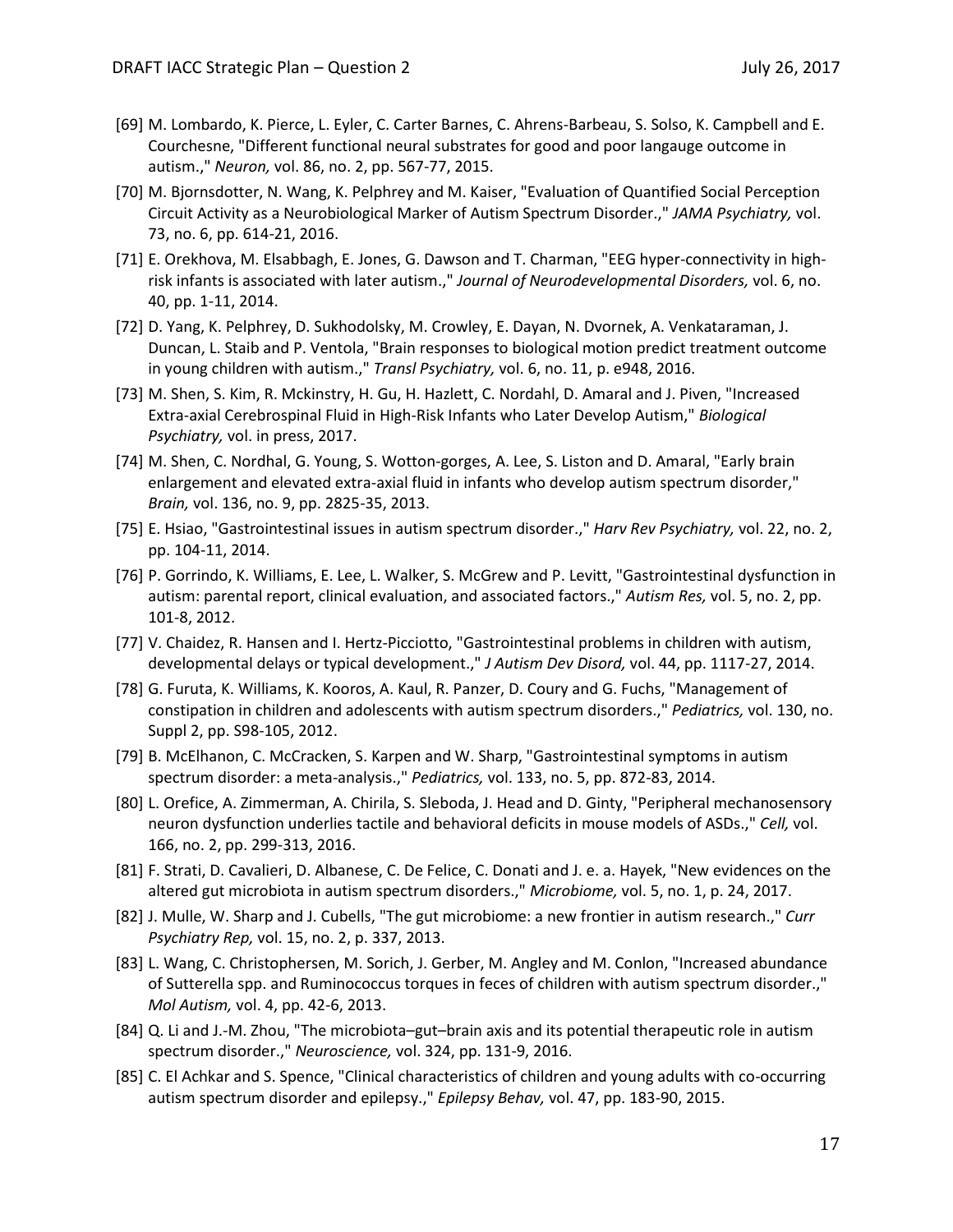- [86] E. Jokiranta, A. Sourander, A. Suominen, L. Timonen-Soivio, A. Brown and M. Sillapaa, "Epilepsy Among Children and Adolescents with Autism Spectrum Disorders: A Population-Based Study.," *J Autism Dev Disord,* vol. 44, no. 10, pp. 2547-57, 2014.
- [87] R. Vohra, S. Madhavan and U. Sambamoorthi, "Comorbidity prevalence, healthcare utilization, and expenditures of Medicaid enrolled adults with autism spectrum disorders.," *Autism,* vol. Oct 20, 2016.
- [88] E. Viscidi, A. Johnson, S. Spense, S. Buka, E. Morrow and E. Triche, "The association between epilepsy and autism symptoms and maladaptive behaviors in children with autism spectrum disorder.," *Autism,* vol. 8, pp. 996-1006, 2014.
- [89] A. Buckley and G. Holmes, "Epilepsy and Autism.," *Cold Spring Harb Perspect Med,* vol. 6, no. 4, p. a022747, 2016.
- [90] K. Singh and A. Zimmerman, "Sleep in Autism Spectrum Disorder and Attention Deficit Hyperactivity Disorder.," *Semin Pediatr Neurol,* vol. 22, no. 2, pp. 113-25, 2015.
- [91] T. Buck, J. Viskochil, M. Farley, H. Coon, W. McMahon, J. Mogan and D. Bilder, "Psychiatric comorbidity and medication use in adults with autism spectrum disorder.," *Journal of Autism and Development Disorders,* vol. 44, no. 12, pp. 3063-71, 2014.
- [92] M. Roy, V. Prox-Vagedes, M. Ohlmeier and W. Dillo, "Beyond childhood: psychiatric comorbidities and social background of adults with Asperger syndrome.," *Psychiatr Danub,* vol. 27, no. 1, pp. 50- 9, 2015.
- [93] D. Garcia-Villamisar and J. Rojahn, "Comorbid psychopathology and stress mediate the relationship between autistic traits and repetitive behaviours in adults with autism.," *Journal of Intellectual Disability Research,* vol. 59, no. 2, pp. 116-24, 2015.
- [94] A. Lever and H. Geurts, "Psychiatric Co-occurring Symptoms and Disorders in Young, Middle-Aged, and Older Adults with Autism Spectrum Disorder.," *J Autism Dev Disord,* vol. 46, no. 6, pp. 1916-30, 2016.
- [95] K. Gadow, R. Smith and J. Pinsonneault, ". Serotonin 2A receptor gene (HTR2A) regulatory variants: possible association with severity of depression symptoms in children with autism spectrum disorder.," *Cogn Behav Neurol,* vol. 27, no. 2, pp. 107-16, 2014.
- [96] O. Steward and R. Balice-Gordon, "Rigor or mortis: best practices for preclinical research in neuroscience.," *Neuron,* vol. 84, no. 3, pp. 572-81, 2014.
- [97] S. Schaafsma, K. Gagnidze, A. Reyes, N. Norstedt, K. Mansson, K. Francis and D. Pfaff, "Sex-specific gene-environment interactions underlying ASD-like behaviors.," *PNAS,* vol. 114, no. 6, pp. 1383- 1388, 2017.

S. Green, L. Hernandez, N. Tottenham, K. Krasileva, S. Bookheimer and M. Dapretto, "Neurobiology of sensory overresponsivity in youth with autism spectrum disorders.," *JAMA Psychiatry,* vol. 72, no. 8, pp. 778-86, 2015.

S. Khan, K. Michmizos, M. Tommerdahl, S. Ganesan, M. Kitzbichler, M. Zetino, K. Garel, M. Herbert, M. Hamalainen and T. Kenet, "Somatosensory cortex functional connectivity abnormalities in autism show opposite trends, depending on direction and spatial scale.," *Brain,* vol. 138, no. Pt 5, pp. 1394-409, 2015.